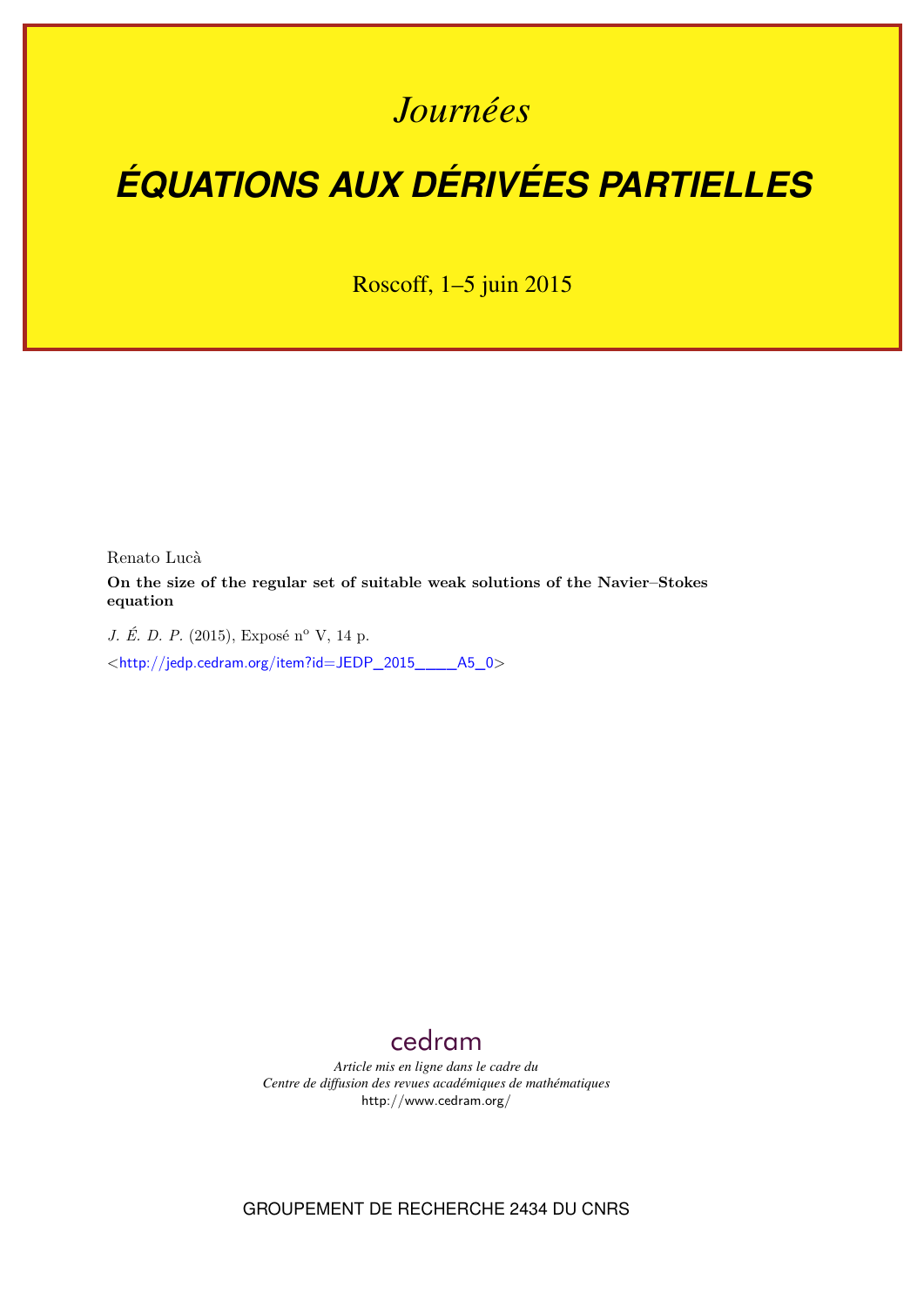Journées *Équations aux dérivées partielles* Roscoff, 1–5 juin 2015 GDR 2434 [\(CNRS\)](http://www.cnrs.fr)

### On the size of the regular set of suitable weak solutions of the Navier–Stokes equation

#### Renato Lucà

#### **Abstract**

We investigate the size of the regular set of weak solutions of the Navier–Stokes equation which are close, in an appropriate sense, to strong solutions. More precisely, if *w* is a strong solution with initial datum  $w_0$ , we focus on weak solutions evolving by initial data  $u_0$  such that the difference  $u_0 - w_0$  is small in the weighted  $[L^2(\mathbb{R}^3)]^3$  space with weight  $|x|^{-1}$ . This is different by any smallness assumption in translation invariant critical Banach spaces. We also prove similar results in the small data setting.

#### **1. Introduction and main results**

We consider the Navier–Stokes problem

<span id="page-1-0"></span>
$$
\begin{cases}\n\partial_t u + (u \cdot \nabla)u - \Delta u &= -\nabla P \\
\nabla \cdot u &= 0 \\
u(0, x) &= u_0(x) \quad (\nabla \cdot u_0 = 0).\n\end{cases}
$$
\n(1.1)

in  $(0, \infty) \times \mathbb{R}^3$ . This describes the motion a viscous incompressible fluid without external forces. The velocity field has been denoted by *u* and the pressure by *P*.

For simplicity we use similar notations for the norm of scalar, vector or tensor quantities. For instance we write:

$$
||P||_{L^2} := (\int P^2 dx)^{\frac{1}{2}}, \qquad ||u||_{L^2}^2 := \sum_j ||u_j||_{L^2}^2, \qquad ||\nabla u||_{L^2}^2 := \sum_{j,k} ||\partial_k u_j||_{L^2}^2.
$$

We also write  $L^2(\mathbb{R}^3)$  instead of  $[L^2(\mathbb{R}^3)]^3$ , or  $C^{\infty}(\mathbb{R}^3)$  instead of  $[C^{\infty}(\mathbb{R}^3)]^3$  *etc.* 

In the small data framework, the equation [\(1.1\)](#page-1-0) can be viewed as a perturbation of the heat equation. This is more clear when we consider its integral formulation, namely

<span id="page-1-1"></span>
$$
u = e^{t\Delta}u_0 - \int_0^t e^{(t-s)\Delta} \mathbb{P} \nabla \cdot (u \otimes u)(s) ds \quad \text{in} \quad (0, \infty) \times \mathbb{R}^3 \tag{1.2}
$$

where  $\mathbb P$  is the Leray projection

$$
\mathbb{P}f := f - \nabla \Delta^{-1}(\nabla \cdot f),
$$

that project the vector field *f* onto the divergence free subspace.

The Picard iteration scheme for Problem [\(1.2\)](#page-1-1) is

$$
u_1 := e^{t\Delta}u_0, \qquad u_n := e^{t\Delta}u_0 - \int_0^t e^{(t-s)\Delta} \mathbb{P} \nabla \cdot (u_{n-1} \otimes u_{n-1})(s) \; ds.
$$

Once the velocity is known, the pressure can be calculated by

$$
P = -\Delta^{-1} \nabla \otimes \nabla \cdot (u \otimes u).
$$

The author is supported by the ERC grant 277778 and MINECO grant SEV-2011-0087 (Spain). *MSC 2000:* 35Q30,35K55.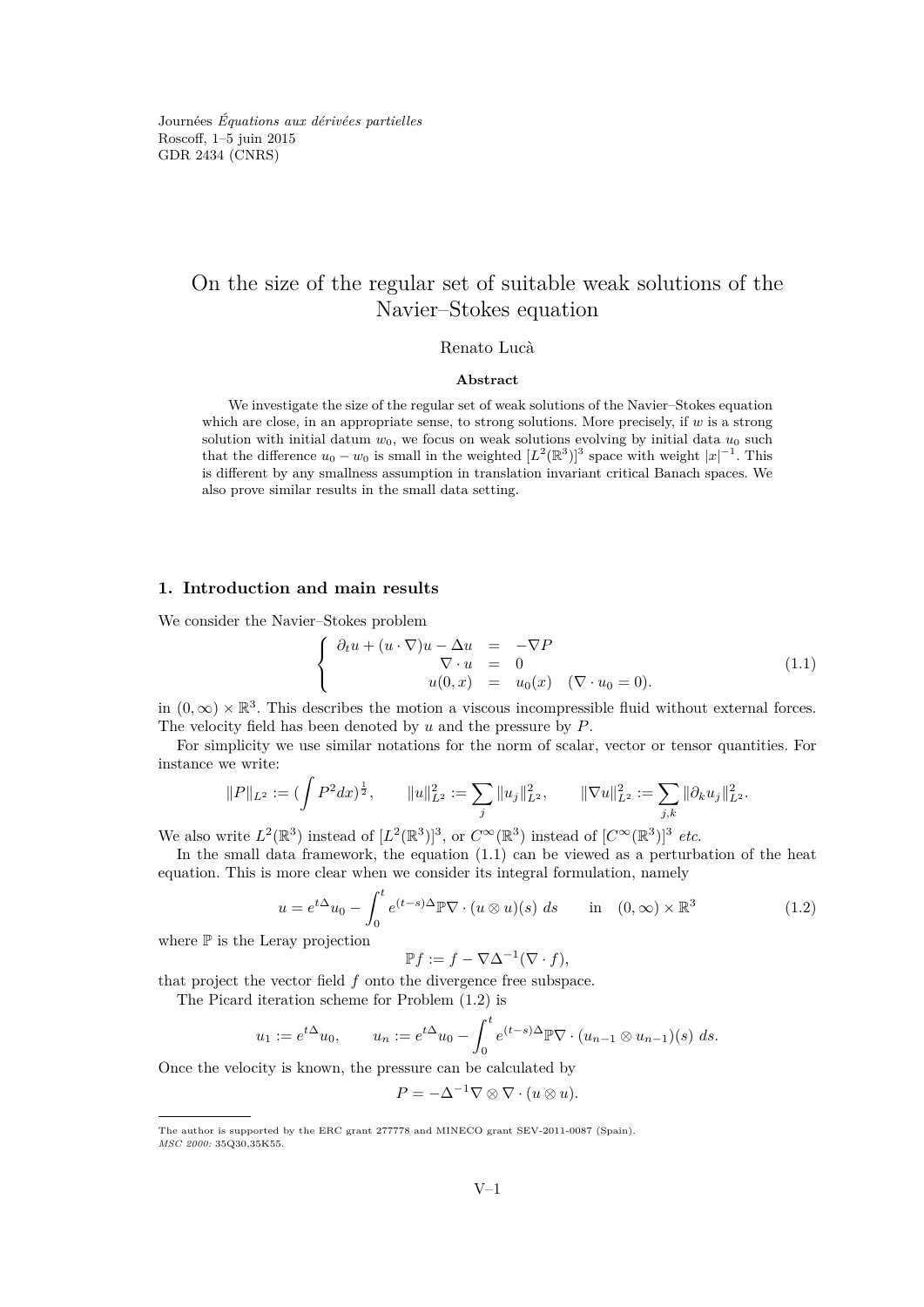An abstract fixed point theorem for [\(1.2\)](#page-1-1) is the following one.

**Proposition 1.1** ([\[26\]](#page-14-0)). Let  $X \subset \bigcap_{s<\infty} L^2_t L^2_{uloc,x}((0,s) \times \mathbb{R}^3)^1$  be a Banach space such that the *bilinear form*

<span id="page-2-0"></span>
$$
B(u, v) := \int_0^t e^{(t-s)\Delta} \mathbb{P} \nabla \cdot (u \otimes v)(s) \ ds \tag{1.3}
$$

*is bounded from*  $X \times X$  *to*  $X$ *:* 

$$
||B(u, v)||_X \leq C_X ||u||_X ||v||_X.
$$

*Moreover, let*  $X_0 \subset \mathscr{S}'(\mathbb{R}^3)$  *be a normed space such that*  $e^{t\Delta}: X_0 \to X$  *is bounded:* 

$$
||e^{t\Delta}f||_X \le A_{X_0,X}||f||_{X_0}.
$$

*Then for every data*  $u_0$  *such that*  $||u_0||_{X_0} < 1/4C_X A_{X_0,X}$  *the sequence*  $u_n$  *is Cauchy in X and converges to a solution u of the integral equation* [\(1.2\)](#page-1-1)*. The solution satisfies*

$$
||u||_X \le 2A_{X_0,X} ||u_0||_{X_0}.
$$

Following  $[26]$  we say that *X* is an *admissible (path) space*, while  $X_0$  is an *adapted space*. Many adapted spaces have been studied:  $\dot{H}^{1/2}$  [\[12\]](#page-13-0),  $L^3$  [\[19\]](#page-13-1), the Morrey space  $\dot{M}_2^3$  [\[17,](#page-13-2) [36,](#page-14-1) [20,](#page-13-3) [10,](#page-13-4) [23\]](#page-14-2), the Besov spaces  $\dot{B}_{q,\infty}^{-1+3/q}$  [\[4,](#page-13-5) [30\]](#page-14-3), *etc*. This approach culminated in the work of Koch and Tataru [\[22\]](#page-14-4) in which the authors consider small initial data in *BMO*−<sup>1</sup> . This is the most general result in literature.

Regarding large data, global weak solutions of [\(1.1\)](#page-1-0) have been proved to exist by Leray [\[27\]](#page-14-5) for any  $u_0 \in L^2$  (namely for finite kinetic energy). The Leray's proof is based on a compactness argument and the uniqueness and persistence of regularity of the Leray's weak solutions is a long standing open problem.

Stronger results are available once we restrict to  $u_0$  with some specific geometric properties. For instance *u*<sup>0</sup> axisymmetric [\[38,](#page-14-6) [25,](#page-14-7) [5,](#page-13-6) [15,](#page-13-7) [14\]](#page-13-8), helical [\[29\]](#page-14-8) or two dimensional. The last case, in particular, is (essentially) completely understood.

Other interesting classes of large initial data, without symmetry, have been studied in [\[11,](#page-13-9) [13,](#page-13-10) [18,](#page-13-11) [7,](#page-13-12) [6\]](#page-13-13).

Once these special solutions are known, it is natural considering their small perturbation. For instance if we take a large axisymmetric  $w_0$  without swirl, for which the problem is known to be well-posed [\[38\]](#page-14-6), do we still have well-posedness for  $u_0$  such that  $u_0 - w_0$  is small in an appropriate functional space ?

This 'perturbative' approach has been introduced by Ponce, Racke, Sideris and Titi in [\[31\]](#page-14-9). They worked with small  $H<sup>1</sup>$  perturbations. Like in the small data case, the class of functional spaces in which perturbative solutions have been constructed has been extended to several functional spaces. For instance  $L^3$  [\[21\]](#page-14-10), Besov spaces [\[16\]](#page-13-14) and  $BMO^{-1}$  [\[1\]](#page-13-15).

A key feature of both small data and perturbative setting is to consider functional spaces that are scaling and translation invariant. More precisely, since problem [1.1](#page-1-0) is invariant under the family of symmetries

$$
u \mapsto \lambda u(\lambda^2 t, \lambda(x - \bar{x})), \qquad \lambda \in (0, \infty), \quad \bar{x} \in \mathbb{R}^3,
$$
\n
$$
(1.4)
$$

it is natural to look at initial data belonging to Banach spaces invariant under

$$
u_0(x) \mapsto \lambda u_0(\lambda(x - \bar{x})), \qquad \lambda \in (0, \infty), \ \ \bar{x} \in \mathbb{R}^3.
$$

It is interesting that partial results have been obtained by working with norms which are only scaling, but not translation, invariant. Namely invariant under

$$
u_0(x - \bar{x}) \mapsto \lambda u_0(\lambda(x - \bar{x})), \qquad \lambda \in (0, \infty),
$$

where now  $\bar{x} \in \mathbb{R}^3$  is a fixed vector. To our knowledge this point of view has been first exploited in [\[3\]](#page-13-16) in which, among the other things, the authors prove a very general class of weak solutions

<sup>&</sup>lt;sup>1</sup>The space  $L_{uloc}^2$  consists of the functions that are uniformly locally square-integrable (see [\[26\]](#page-14-0) Definition 11.3). The operator [\(1.3\)](#page-2-0) is well-defined on  $\bigcap_{s<\infty} L^2_t L^2_{uloc,x}((0,s)\times\mathbb{R}^3)\times\bigcap_{s<\infty} L^2_t L^2_{uloc,x}((0,s)\times\mathbb{R}^3)$ . We refer to [\[26\]](#page-14-0), Chapter 11, for more details.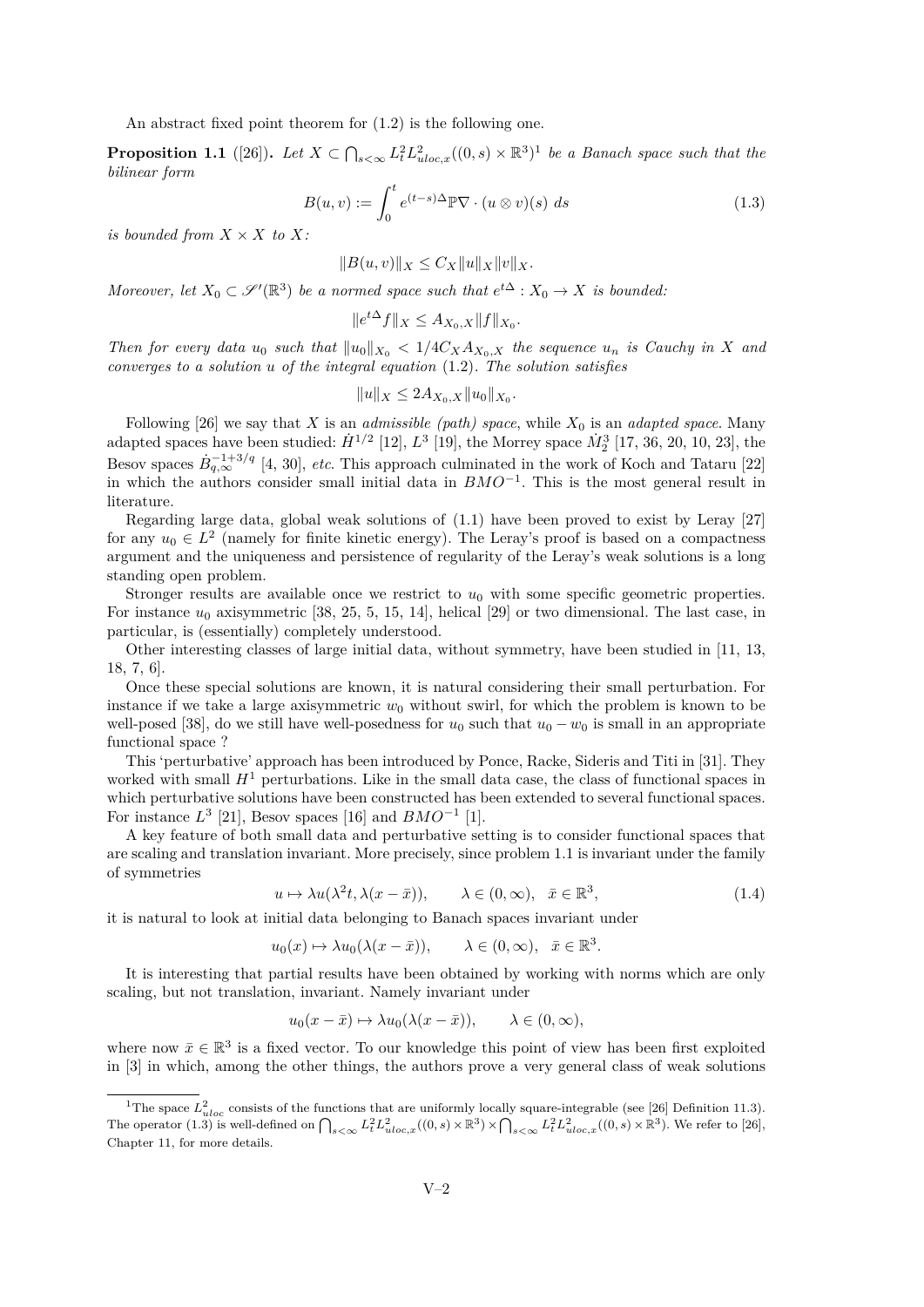exhibiting a nice behavior around the point  $\bar{x} \in \mathbb{R}^3$ , for all times, provided that the weighted  $L^2$ norm

$$
\left(\int_{\mathbb{R}^3} |x - \bar{x}|^{-1} |u_0(x)|^2 dx\right)^{\frac{1}{2}} = \left|\left| |x - \bar{x}|^{-1/2} u_0 \right|\right|_{L^2(\mathbb{R}^3)},\tag{1.5}
$$

of the initial data  $u_0$  is small enough. The precise statement is given below.

The aim of this note is to give various extensions and improvements of this result, in both the small data and perturbative setting.

Let recall a classical notion of regularity for Problem [1.1.](#page-1-0)

**Definition 1.2.** A point  $(t_0, x_0) \in (0, \infty) \times \mathbb{R}^3$  is *regular* for a solution  $u(t, x)$  of [\(1.1\)](#page-1-0) if *u* is essentially bounded on a neighborhood of  $(t_0, x_0)$ . In particular this implies [\[34\]](#page-14-11) that  $u(t, x)$  is smooth (in space) in a neighborhood of  $(t_0, x_0)$ . A subset of  $(0, \infty) \times \mathbb{R}^3$  is *regular* if all its points are regular.

We use the notation

$$
\Pi_{\alpha,\bar{x}} := \left\{ (t,x) \in (0,\infty) \times \mathbb{R}^3 : t > \frac{|x - \bar{x}|^2}{\alpha} \right\}
$$

for the interior of the paraboloid of aperture  $\alpha$  in the upper half space  $(0, \infty) \times \mathbb{R}^3$ , with vertex at  $(0, \bar{x})$ . If  $\bar{x} = 0$  we simply write  $\Pi_{\alpha}$  in place of  $\Pi_{\alpha,0}$ . Note that  $\Pi_{\alpha,\bar{x}} \supset \Pi_{\beta,\bar{x}}$  if  $\alpha > \beta$ .

The following result (Theorem D in [\[3\]](#page-13-16)) holds for *suitable* weak solutions, which we are going to define in Section [2.](#page-5-0) Let mention that the weak solutions constructed by the Leray's approximation procedure are, for instance, suitable (Theorem 2.3 in [\[33\]](#page-14-12)).

<span id="page-3-2"></span>**Theorem 1.3** (Caffarelli–Kohn–Nirenberg, [\[3\]](#page-13-16)). *There exists a constant*  $\varepsilon_0 > 0$  *such that the following holds. If*

<span id="page-3-0"></span>
$$
\| |x - \bar{x}|^{-1/2} u_0 \|_{L^2(\mathbb{R}^3)}^2 =: \varepsilon < \varepsilon_0 \tag{1.6}
$$

*then the set*

$$
\Pi_{\varepsilon_0 - \varepsilon, \bar{x}} = \left\{ (t, x) : t > \frac{|x - \bar{x}|^2}{\varepsilon_0 - \varepsilon} \right\}
$$

*is regular for any suitable weak solution u of problem* [\(1.1\)](#page-1-0) *with divergence free initial datum*  $u_0 \in L^2(\mathbb{R}^3)$ .

Thus, if the weighted  $L^2$  norm of the datum is small enough, then the solution is smooth in the interior of a paraboloid above the point  $(0, \bar{x})$ , where  $\bar{x}$  is the center of the weight.

The interest of this result is that the condition  $(1.6)$  does not force  $u_0$  to be small at the points x far enough from  $\bar{x}$ . This makes it different by any possible translation invariant smallness assumption on  $u_0$ . We clarify this fact in the following remark.

<span id="page-3-1"></span>*Remark* 1.1. There exist initial data such that the norms  $||x - \bar{x}|^{-1/2}u_0||_{L^2(\mathbb{R}^3)}$  are arbitrarily small while the norms  $||u_0||_{BMO^{-1}(\mathbb{R}^3)}$  are arbitrarily large. Assume indeed, for simplicity,  $\bar{x}=0$ and let  $\phi \in C_c^{\infty}(\mathbb{R}^3)$  be a divergence free vector field. Write  $\phi_K(x) := \phi(x - K\xi)$  for the translate of  $\phi$  by the vector  $\xi K$ , with  $\xi \in \mathbb{R}^3$ ,  $|\xi| = 1$  and  $K > 1$ . It is immediate to check that<sup>2</sup>

$$
|||x|^{-1/2}\phi_K||_{L^2(\mathbb{R}^3)} \simeq K^{-1/2}.
$$

Thus, by the translation invariance of  $BMO^{-1}$ , as  $K \to +\infty$ 

$$
|||x|^{-1/2}\phi_K||_{L^2(\mathbb{R}^3)} \to 0 \quad \text{while} \quad ||\phi_K||_{BMO^{-1}(\mathbb{R}^3)} = const. \tag{1.7}
$$

The size of the regular set clearly depends on the size of *u*0. Let notice, in particular, that  $\Pi_{\varepsilon_0-\varepsilon,\bar{x}}$  converges to a maximal regular set  $\Pi_{\varepsilon_0,\bar{x}}$  as  $|||x-\bar{x}|^{-1/2}u_0||_{L^2(\mathbb{R}^3)} =: \varepsilon \to 0$ ; namely as the initial data converge to the zero solution. This behavior can be improved by showing that the regular set actually invades the whole half space  $\{t > 0\}$  in the limit  $\varepsilon \to 0$ .

<span id="page-3-3"></span>**Theorem 1.4.** [\[8\]](#page-13-17) *There exists a constant*  $\delta_0 > 0$  *such that the following holds. If*  $M \geq 1$ *, the set* 

$$
\Pi_{M\delta_0,\bar{x}} = \left\{ (t,x) \ : \ t > \frac{|x-\bar{x}|^2}{M\delta_0} \right\}
$$

<sup>&</sup>lt;sup>2</sup>As usual we write  $A \leq B$  if  $A \leq CB$  for a certain constant  $C > 0$  and  $A \simeq B$  if  $A \leq B$  and  $B \leq A$ .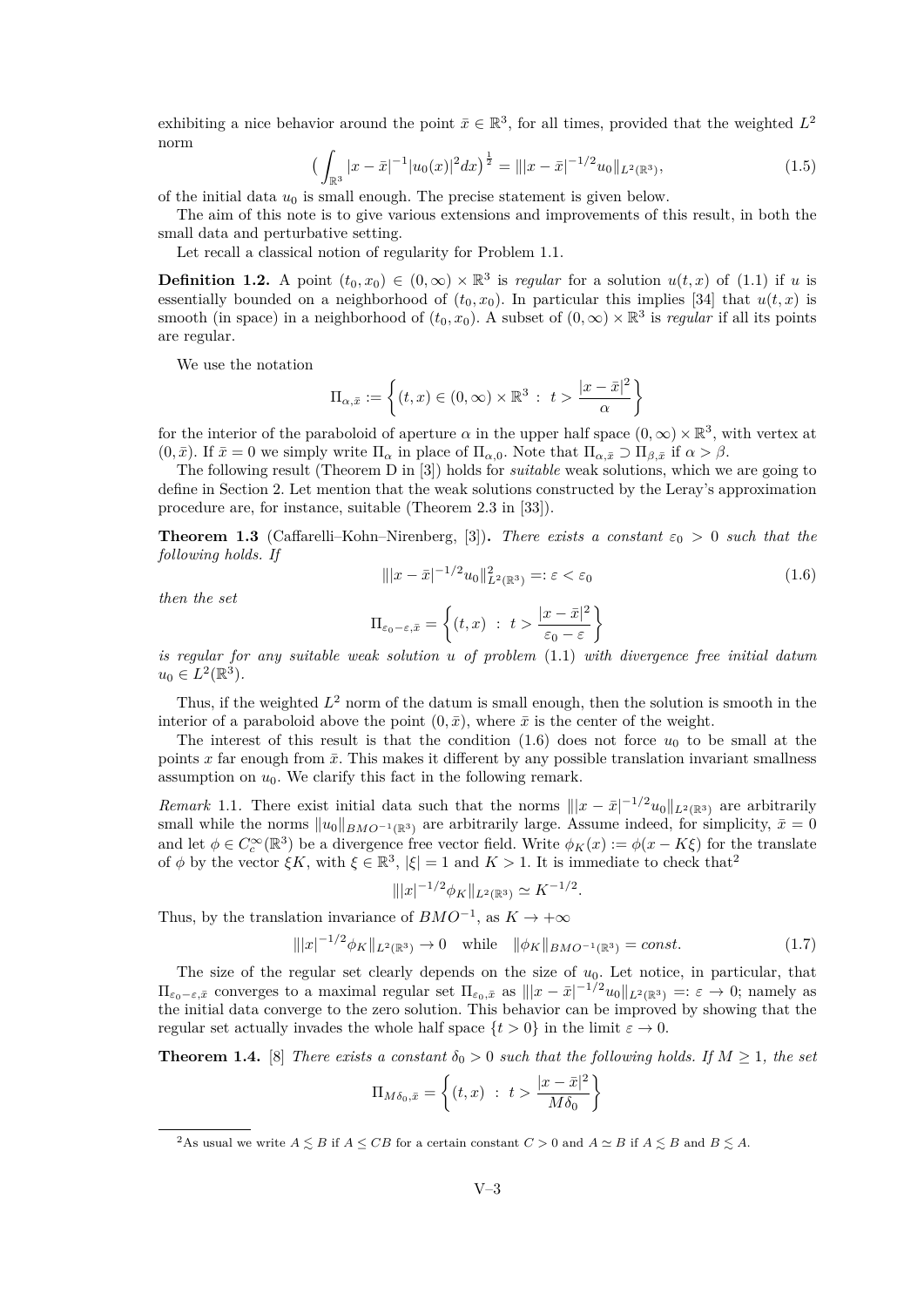*is regular for any suitable weak solution u of problem* [1.1](#page-1-0) *with divergence free initial datum*  $u_0 \in$  $L^2(\mathbb{R}^3)$ , provided that

$$
\| |x - \bar{x}|^{-1/2} u_0 \|_{L^2(\mathbb{R}^3)} \le \delta_0 e^{-M^2/\delta_0}.
$$

Thus, taking  $M \to +\infty$ , we see that as weighted  $L^2$  norm of the data goes to zero, the regular set invades the whole half space  $\{t > 0\}$ , as claimed above.

**Definition 1.5.** A couple  $(r, q)$  is *admissible* if  $2 \leq r < \infty$  and  $2/r + 3/q = 1$ .

**Definition 1.6.** A weak solution  $w \in L_t^\infty L_x^2 \cap L_t^2 \dot{H}_x^1$  of problem [1.1](#page-1-0) with divergence free initial datum  $w_0 \in L^2(\mathbb{R}^3)$  is a *K*-*reference* solution if

$$
\int_0^\infty \left(\int_{\mathbb{R}^3} |w(t,x)|^q dx\right)^{\frac{r}{q}} dt =: \|w\|_{L_t^r L_x^q}^r =: \mathcal{K} < \infty \tag{1.8}
$$

for an admissible couple (*r, q*) and

$$
\limsup_{r \to 0} \frac{1}{r} \int \int_{Q_r^*(t,x)} |\nabla w|^2 < \varepsilon^* \tag{1.9}
$$

for all  $(t, x) \in (0, \infty) \times \mathbb{R}^3$ , where  $\varepsilon^*$  is the absolute constant in  $(2.9)$  and  $Q_r^*(t, x)$  is the parabolic cylinder defined in [\(2.8\)](#page-7-1).

We also say that *u* is a strong solution if it is a K-reference solution for some  $K > 0$ . Thus K can be considered as a measure of the size of a strong solution.

Regarding the notations, we write  $L_x^q$  when the norm is taken over all the space variables  $x \in \mathbb{R}^3$ and  $L_t^r$  when the time integration is over  $t > 0$ . We write  $||f||_{XY} := ||||f||_Y||_X$  for nested norms and denote *XY* the completion of the Schwartz class with respect to these norms.

We can now state the main result of this note.

<span id="page-4-1"></span>**Theorem 1.7.** [\[9\]](#page-13-18) Let  $\bar{x} \in \mathbb{R}^3$  and let w be a K-reference solution of problem [1.1](#page-1-0) with (divergence *free)* initial datum  $w_0 \in L^2(\mathbb{R}^3)$ . There exists a constant  $\delta_1 > 0$  such that the following holds. The *set*

$$
\Pi_{\delta_1, \bar{x}} := \left\{ (t, x) : t > \frac{|x - \bar{x}|^2}{\delta_1} \right\} \tag{1.10}
$$

*is regular for every suitable weak solution*  $u \in L_t^{\infty} L_x^2 \cap L_t^2 \dot{H}_x^1$  of [1.1](#page-1-0) with (divergence free) initial  $\text{datum } u_0 \in L^2(\mathbb{R}^3)$  *satisfying* 

<span id="page-4-0"></span>
$$
\| |x - \bar{x}|^{-1/2} (u_0 - w_0) \|_{L^2_x} \le \delta_1 e^{-\mathcal{K}/\delta_1}.
$$
\n(1.11)

As already pointed out, the existence of suitable weak solutions  $u \in L_t^{\infty} L_x^2 \cap L_t^2 \dot{H}_x^1$  has been proved in [\[33,](#page-14-12) Theorem 2.3] for any  $u_0 \in L^2(\mathbb{R}^3)$ .

Interesting examples of  $K$ -reference solutions with large  $w_0$  can be found in [\[38,](#page-14-6) [6\]](#page-13-13). The author would like to thank Jean-Yves Chemin for the second reference.

Thus, weak solutions evolving by small weighted *L* <sup>2</sup> perturbations of the initial data of strong solutions are still regular around the center of the weight.

As observed in Remark [1.1](#page-3-1) there exists perturbations which are (at  $t = 0$ ) small in the sense of [\(1.11\)](#page-4-0) but such that the norms  $||u_0 - w_0||_{BMO^{-1}(\mathbb{R}^3)}$  are arbitrarily large.

We use the stability Theorem [1.7](#page-4-1) to construct weak solutions which are smooth around  $\bar{x}$ .

We focus on perturbations of (possibly large) axisymmetric vector fields with zero swirl. Let  $\Theta \in \mathbb{T}$ ,  $\mathbf{r} \in (0, +\infty)$  be polar coordinates in  $\mathbb{R}^2$ .

$$
x_1 =: \mathbf{r} \cos \Theta, \qquad x_2 =: \mathbf{r} \sin \Theta. \tag{1.12}
$$

We say that a vector field  $f$  is axisymmetric (with respect to the  $x_3$ -axis)<sup>3</sup> if its expression in cylindrical polar coordinates  $(\Theta, \mathbf{r}, x_3)$  is independent on the variable  $\Theta$ , namely

$$
f = f_{e_{\mathbf{r}}}(\mathbf{r}, x_3)e_{\mathbf{r}} + f_{e_{\Theta}}(\mathbf{r}, x_3)e_{\Theta} + f_{e_{x_3}}(\mathbf{r}, x_3)e_{x_3}.
$$

The swirl of *f* is  $f_{e\alpha}$ .

 $3$ For simplicity we consider  $x_3$  as symmetry axis. Since problem [1.1](#page-1-0) is invariant under rotations, we can of course choose any other direction.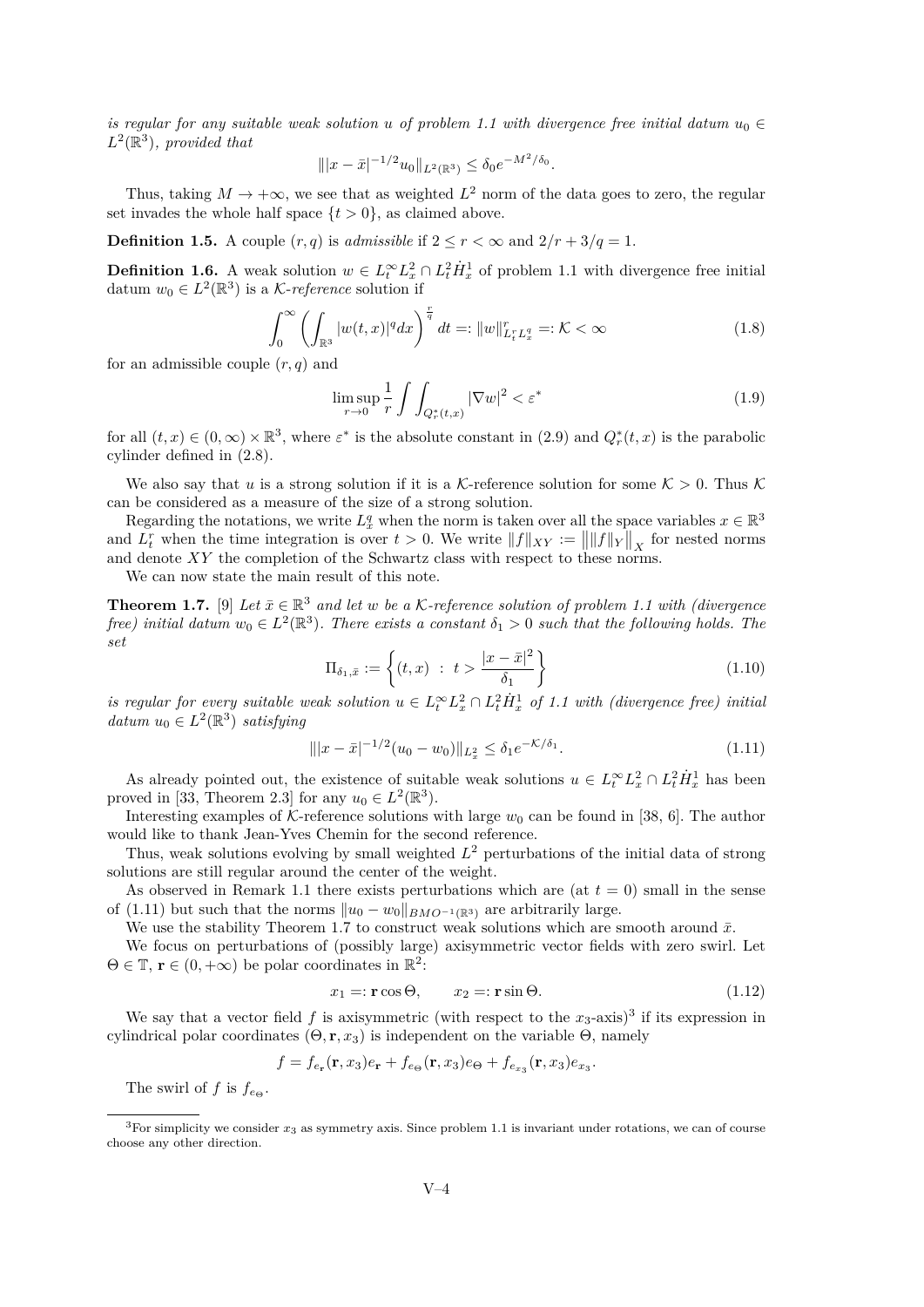<span id="page-5-3"></span>**Proposition 1.8.** [\[9\]](#page-13-18) *Let*  $\bar{x} \in \mathbb{R}^3$  *and let*  $w_0 \in H^4(\mathbb{R}^3) \cap L^2(|x - \bar{x}|^{-1}dx)$  *be a zero swirl axisymmetric divergence free vector field. There exists a constant*  $\delta_2 = \delta_2(w_0)$  *such that the following holds. Any suitable weak solution u of problem* [\(1.1\)](#page-1-0) *with (divergence free) initial datum*  $u_0 \in L^2(\mathbb{R}^3)$ *satisfying*

$$
\| |x - \bar{x}|^{-1/2} (u_0 - w_0) \|_{L^2(\mathbb{R}^3)} \le \delta_3,
$$
\n(1.13)

*is regular in the interior of a paraboloid with vertex at*  $(0, \bar{x})$ *.* 

Regarding the small data setting, we give a result which covers the gap between Theorem [1.3](#page-3-2) and the *L* <sup>3</sup> Kato's theorem.

We consider initial data such that the critical weighted  $L^p$  norm

$$
\| |x - \bar{x}|^{\alpha} u_0 \|_{L^p(\mathbb{R}^3)}, \quad 2 < p < 3, \quad \alpha = 1 - \frac{3}{p} \tag{1.14}
$$

is very small, and we prove a local regularity result which improves as *p* increases. We recover full regularity in the limit  $p \to 3^-$  (namely  $\alpha \to 0^+$ ).

Let introduce

$$
\theta_1(p) := \left(\frac{p-2}{3-p}\right)^{1-p/3}, \qquad \theta_2(p) := \left(\frac{p-2}{3-p}\right)^{1-p/2}.
$$
\n(1.15)

It is straightforward to check that

$$
\lim_{p \to 2^{+}} \theta_{1}(p) = 0, \quad \lim_{p \to 3^{-}} \theta_{1}(p) = 1,
$$
\n(1.16)

while  $\theta_2$  behaves in the opposite way

$$
\lim_{p \to 2^{+}} \theta_2(p) = 1, \quad \lim_{p \to 3^{-}} \theta_2(p) = 0.
$$
\n(1.17)

<span id="page-5-2"></span>**Theorem 1.9.** [\[9\]](#page-13-18) Let  $\bar{x} \in \mathbb{R}^3$ ,  $2 < p < 3$ ,  $\alpha = 1 - 3/p$ . Let  $u_0 \in L^2(\mathbb{R}^3)$  be a divergence free *vector field and let u be a suitable weak solution of problem [1.1](#page-1-0) with initial datum u*0*. There exists a constant*  $\delta_4 > 0$  *such that the following holds. For every*  $M \geq 1$ , *if* 

<span id="page-5-1"></span>
$$
\theta_1 \| |x - \bar{x}|^{\alpha} u_0\|_{L^p(\mathbb{R}^3)}^{p/3} \le \delta_4, \quad \theta_2 \| |x - \bar{x}|^{\alpha} u_0\|_{L^p(\mathbb{R}^3)}^{p/2} \le \delta_4 e^{-M^2/\delta_4}, \tag{1.18}
$$

*then the set*  $\Pi_{M \delta, \bar{x}}$  *is regular for u.* 

We again remark that there exist data  $u_0$  which are arbitrarily large in  $BMO^{-1}(\mathbb{R}^3)$  but such that the [\(1.18\)](#page-5-1) is satisfied.

The result can be interpreted in the following way. We have observed that  $\theta_2(p) \to 0$  as  $p \to 3^-$ , so we can choose  $p = p_M$  as a function of  $M$  in such a way that

$$
e^{M^2/\delta_4} \cdot \theta_2(p_M) \to 0 \text{ as } M \to \infty.
$$

Since we are taking  $p_M \to 3^-$ , we also have  $\theta_1(p_M) \to 1$ , so that the theorem implies, for all sufficiently large *M*:

$$
\| |x - \bar{x}|^{-1/2} u_0 \|_{L_x^{p_M}} \le \delta_4/2, \quad \Rightarrow \quad \Pi_{M\delta_4, \bar{x}} \text{ is a regular set for } u.
$$

In other words, if we take  $M \to \infty$  and the norm  $\| |x - \bar{x}|^{-1/2} u_0 \|_{L^{p_M}}$  is less than  $\delta_4/2$ , the regular set invades the whole half space  $\{t > 0\}$ . We also refer to Theorem 1.5 in [\[8\]](#page-13-17) for a similar result.

Here we only give the proof of Theorem [1.4.](#page-3-3) The proof of Theorem [1.9](#page-5-2) is somewhat similar, while different ideas are necessary to treat the perturbative case, namely Theorem [1.7.](#page-4-1) For this we refer to a forthcoming paper [\[9\]](#page-13-18) written in collaboration with Piero D'Ancona. Let remark that Proposition [1.8](#page-5-3) is a simple consequence of Theorem [1.7.](#page-4-1)

#### <span id="page-5-0"></span>**2. Preliminaries**

<span id="page-5-4"></span>**Definition 2.1.** Let  $u_0 \in L^2(\mathbb{R}^3)$ . Following [\[3,](#page-13-16) [26,](#page-14-0) [28\]](#page-14-13) we say that *u* is a *suitable* weak solution of problem [1.1](#page-1-0) if:

- 1. there exists  $P \in L^{3/2}_{loc}((0,\infty) \times \mathbb{R}^3)$  such that  $(u, P)$  satisfies [\(1.1\)](#page-1-0) in the sense of distributions;
- 2.  $u(t) \to u_0$  weakly in  $L^2$  as  $t \to 0$ ;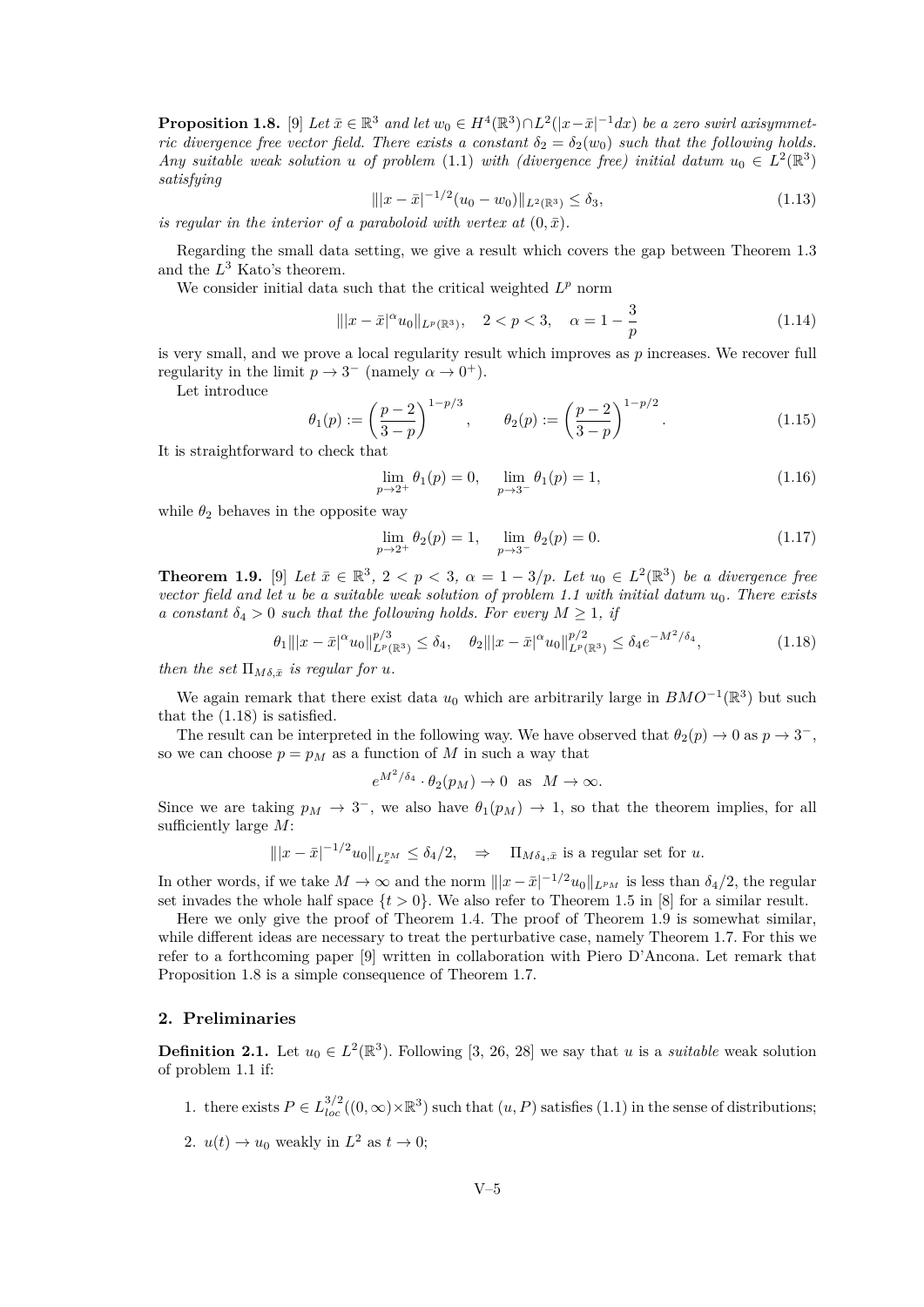3. for some constants  $E_0, E_1$ 

<span id="page-6-0"></span>
$$
\int_{\mathbb{R}^3} |u(t,x)|^2\ dx \le E_0,
$$

for all  $t > 0$  and

$$
\int_0^\infty \int_{\mathbb{R}^3} |\nabla u(t,x)|^2 dt dx \le E_1;
$$

4. for all non negative  $\phi \in C_c^{\infty}(\mathbb{R} \times \mathbb{R}^3)$  and for all  $t > 0$ 

$$
\int_{\mathbb{R}^3} |u|^2 \phi(t) + 2 \int_0^t \int_{\mathbb{R}^3} |\nabla u|^2 \phi
$$
\n
$$
\leq \int_{\mathbb{R}^3} |u_0|^2 \phi(0) + \int_0^t \int_{\mathbb{R}^3} |u|^2 (\phi_t + \Delta \phi) + \int_0^t \int_{\mathbb{R}^3} (|u|^2 + 2P) u \cdot \nabla \phi. \quad (2.1)
$$

Suitable weak solutions are known to exist for all  $L^2$  initial data (see Theorem 2.3 in [\[33\]](#page-14-12) or the Appendix in  $[3]$  and are  $L^2$ -weakly continuous as functions of time (see  $[37]$ , pp. 281–282), namely

$$
\int_{\mathbb{R}^3} u(t,x)w(x) \, dx \to \int_{\mathbb{R}^3} u(t',x)w(x) \, dx
$$

for all  $w \in L^2(\mathbb{R}^3)$  as  $t \to t'$   $(t, t' \in [0, +\infty))$ ; thus it makes sense to impose the initial condition (2). Actually, by taking advance of the energy inequality, also strong convergence to the initial data can be proved:  $\lim_{t \to 0^+} ||u(t) - u_0||_{L^2(\mathbb{R}^3)}$ .

Since we are only considering the whole  $\mathbb{R}^3$  case, we have the well known representation formula for the pressure

<span id="page-6-1"></span>
$$
P = \Delta^{-1} \nabla \otimes \nabla (u \otimes u) = R \otimes R \cdot (u \otimes u),
$$

where  $R := (R_1, R_2, R_3)$  and  $R_i$  is the Riesz transform oriented in the direction of the *j*-th coordinate. By this and by (3) easily follows that *P* belongs to  $L^{5/3}((0, \infty) \times \mathbb{R}^3)$  (see [\[3\]](#page-13-16) for details).

We also need a stronger version of inequality [\(2.1\)](#page-6-0), namely for almost every  $t_0 \in (0, \infty)$  and for any  $t > t_0$ 

$$
\int_{\mathbb{R}^3} |u|^2 \phi(t) + 2 \int_{t_0}^t \int_{\mathbb{R}^3} |\nabla u|^2 \phi
$$
\n
$$
\leq \int_{\mathbb{R}^3} |u(t_0)|^2 \phi(t_0) + \int_{t_0}^t \int_{\mathbb{R}^3} |u|^2 (\phi_t + \Delta \phi) + \int_{t_0}^t \int_{\mathbb{R}^3} (|u|^2 + 2P) u \cdot \nabla \phi, \quad (2.2)
$$

provided that  $\phi \in C_c^{\infty}([t_0, \infty) \times \mathbb{R}^3)$  is non negative. This property is actually satisfied by suitable weak solutions as defined above.

<span id="page-6-4"></span>**Lemma 2.2** (strong generalized energy inequality)**.** *Let u be a suitable weak solution of problem* [1.1.](#page-1-0) The inequality [\(2.2\)](#page-6-1) holds for for almost every  $t_0 \in (0, +\infty)$ , for all  $t > t_0$  and for any *non negative test function*  $\phi \in C_c^{\infty}(\mathbb{R} \times \mathbb{R}^3)$ 

*Proof.* Let  $\varepsilon > 0$ ,  $t_0 > 0$  and  $\phi$  a non negative test function. We consider the auxiliary test functions  $\phi_{\varepsilon}(t,x) := \eta_{\varepsilon}(t)\phi(t,x)$  where  $\eta_{\varepsilon}(t)$  is an  $\varepsilon$ -mollification of the step function with jump in  $t_0$ ; namely  $\eta_{\varepsilon}(t) := \chi_{[t_0, +\infty]} * \rho_{\varepsilon}$ , being  $\chi_{[t_0, +\infty]}$  the indicator function of  $[0, +\infty]$  and  $\rho_{\varepsilon} := \varepsilon^{-1} \rho(\varepsilon^{-1} t)$  with *ρ* a smooth non negative function supported in  $[-\varepsilon, +\varepsilon]$  and such that  $\int_{\mathbb{R}} \rho = 1$ . We have clearly

<span id="page-6-2"></span>
$$
\partial_t \phi_{\varepsilon}(t, x) = \rho_{\varepsilon}(t - t_0) \phi(t, x) + \eta_{\varepsilon} \partial_t \phi(t, x) \tag{2.3}
$$

and, as  $\varepsilon \to 0$ 

<span id="page-6-3"></span>
$$
\eta_{\varepsilon} \to \chi_{[t_0, +\infty]}, \quad \phi_{\varepsilon} \to \chi_{[t_0, +\infty]} \phi, \quad \nabla \phi_{\varepsilon} \to \chi_{[t_0, +\infty]} \nabla \phi, \quad \Delta \phi_{\varepsilon} \to \chi_{[t_0, +\infty]} \Delta \phi. \tag{2.4}
$$

Let now  $t > t_0$ , our aim is to apply the inequality [\(2.1\)](#page-6-0) with  $\phi_{\varepsilon}$  and passing to the limit  $\varepsilon \to$ 0. In order to do this we recall that  $P \in L_t^{5/3} L_x^{5/3}$ ,  $u \in L_t^{\infty} L_x^2$  and  $\nabla u \in L_t^2 L_x^2$ , so that by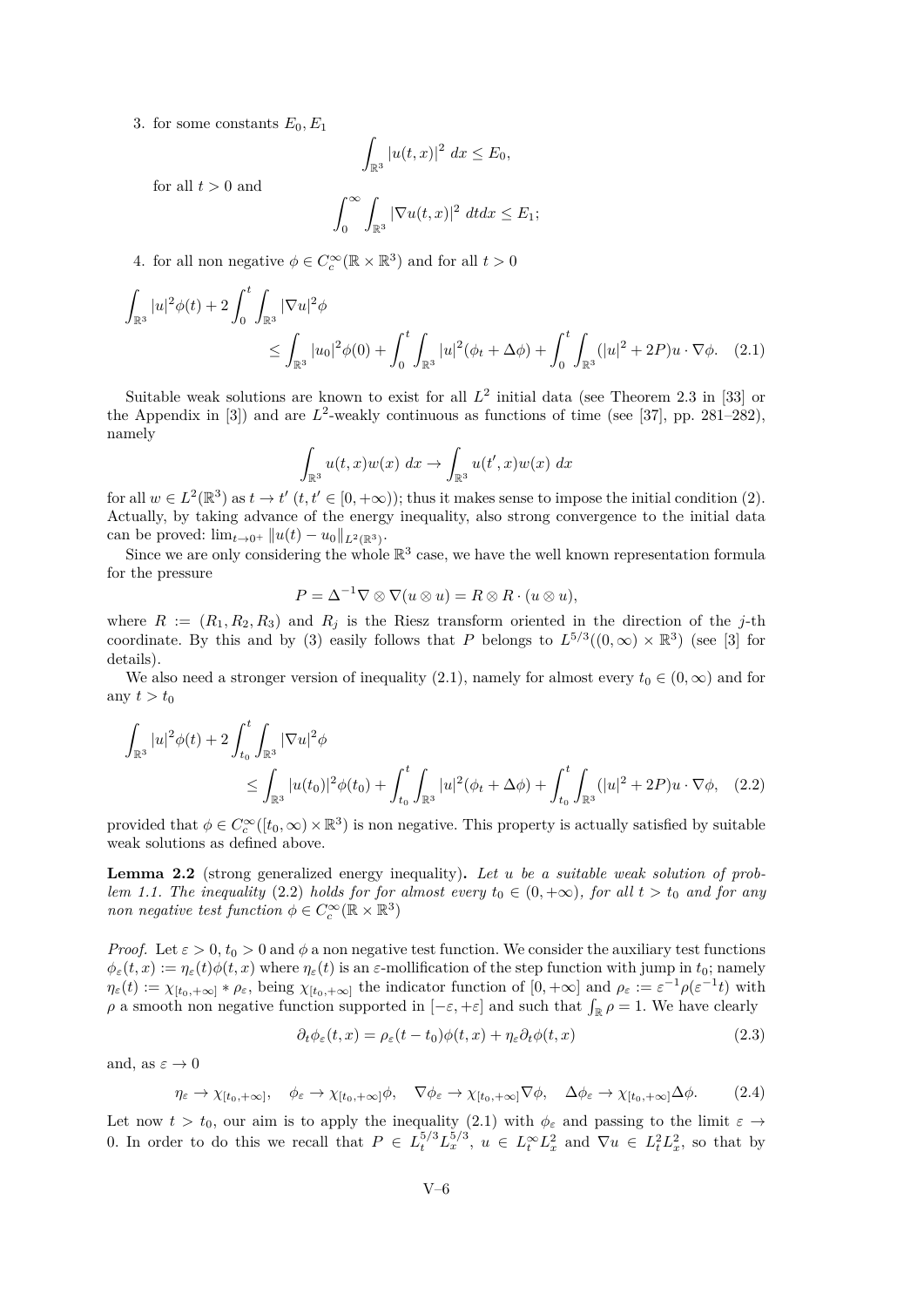Sobolev embedding and interpolation we aslo have  $u \in L_t^4 L_x^3 \cap L_t^{20/3} L_x^{5/2}$ . This allows to apply the dominated convergence theorem, so that by [\(2.3,](#page-6-2) [2.4\)](#page-6-3) we obtain

$$
\int_{\mathbb{R}^3} |u|^2 \phi(t) + 2 \int_{t_0}^t \int_{\mathbb{R}^3} |\nabla u|^2 \phi \le \lim_{\varepsilon \to 0} \int_0^t \rho_\varepsilon(s - t_0) \left( \int_{\mathbb{R}^3} |u|^2 \phi \right)(s) ds + \int_{t_0}^t \int_{\mathbb{R}^3} |u|^2 (\phi_t + \Delta \phi) + \int_{t_0}^t \int_{\mathbb{R}^3} (|u|^2 + 2P) u \cdot \nabla \phi. \tag{2.5}
$$

Thus the lemma is proved once we show that for almost every  $t_0 \in (0, +\infty)$ 

$$
\lim_{\varepsilon \to 0} \int_0^t \rho_\varepsilon(s - t_0) \left( \int_{\mathbb{R}^3} |u|^2 \phi \right)(s) ds = \int_{\mathbb{R}^3} |u(t_0)|^2 \phi(t_0),\tag{2.6}
$$

which is actually true for any Lebesgue point of the function  $t \to \int_{\mathbb{R}^3} |u|^2 \phi(t)$  and so almost everywhere, being this function bounded by the third assumption in Definition [2.1.](#page-5-4)  $\Box$ 

A more direct approach, also sufficient for our purposes, would be to assume the property [\(2.2\)](#page-6-1) in Definition [2.1](#page-5-4) and then to show directly that the weak solutions constructed in [\[33\]](#page-14-12) satisfies this property, which is indeed the case.

<span id="page-7-3"></span>**Corollary 2.3.** *Let u be a suitable weak solution of Problem [1.1](#page-1-0) and*  $\phi_n$  *with*  $n \in \mathbb{N}$  *be a sequence of non negative test functions. Then there is a measurable subset*  $A \subset (0,\infty)$  with<sup>4</sup>  $(0,\infty)/A$  = 0 *such that*

$$
\int_{\mathbb{R}^3} |u|^2 \phi_n(t) + 2 \int_{t_0}^t \int_{\mathbb{R}^3} |\nabla u|^2 \phi_n
$$
\n
$$
\leq \int_{\mathbb{R}^3} |u(t_0)|^2 \phi_n(t_0) + \int_{t_0}^t \int_{\mathbb{R}^3} |u|^2 (\partial_t \phi_n + \Delta \phi_n) + \int_{t_0}^t \int_{\mathbb{R}^3} (|u|^2 + 2P) u \cdot \nabla \phi_n, \quad (2.7)
$$
\nles for any  $\phi$ , and for any  $t \in A$  and  $t > t_0$ .

*holds for any*  $\phi_n$  *and for any*  $t_0 \in A$  *and*  $t > t_0$ *.* 

Next we define the *parabolic cylinder* of radius  $r$  and top point  $(t, x)$  as

 $Q_r(t,x) := \{(s,y): \quad |x-y| < r, \quad t-r^2 < s < t\}$ 

while the *shifted parabolic cylinder* is

<span id="page-7-1"></span>
$$
Q_r^*(t, x) := Q_r(t + r^2/8, x) \equiv \{(s, y) : |x - y| < r, t - 7r^2/8 < s < t + r^2/8\}
$$
(2.8)  
zucial regularity result in [3] ensures that:

The crucial regularity result in [\[3\]](#page-13-16) ensures that:

**Lemma 2.4** (Caffarelli–Kohn–Nirenberg). *There exists an absolute constant*  $\varepsilon^*$  *such that if*  $u$  *is a suitable weak solution of* [\(1.1\)](#page-1-0) *and*

<span id="page-7-0"></span>
$$
\limsup_{r \to 0} \frac{1}{r} \int \int_{Q_r^*(t,x)} |\nabla u|^2 \le \varepsilon^*,\tag{2.9}
$$

*then* (*t, x*) *is a regular point.*

We shall make frequent use of the following interpolation inequality from [\[2\]](#page-13-19).

#### **Lemma 2.5.** *Assume that*

- 1.  $r > 0$ ,  $0 < a < 1$ ,  $\gamma < 3/r$ ,  $\alpha < 3/2$ ,  $\beta < 3/2$ ;
- 2.  $-\gamma + 3/r = a(-\alpha + 1/2) + (1 a)(-\beta + 3/2)$ ;
- 3.  $a\alpha + (1 a)\beta \leq \gamma$ ;

4. *when*  $-\gamma + 3/r = -\alpha + 1/2$ , assume also that  $\gamma \leq a(\alpha + 1) + (1 - a)\beta$ .

*Then*

<span id="page-7-2"></span>
$$
\|\sigma_{\nu}^{\gamma}u\|_{L^{r}(\mathbb{R}^{3})} \leq C \|\sigma_{\nu}^{\alpha}\nabla u\|_{L^{2}(\mathbb{R}^{3})}^{a} \|\sigma_{\nu}^{\beta}u\|_{L^{2}(\mathbb{R}^{3})}^{1-a}, \tag{2.10}
$$

*where*  $\sigma_{\nu} := (\nu + |x|^2)^{-1/2}, \ \nu \geq 0$ , with a constant *C* independent of  $\nu$ .

 $4 \cdot |$  denotes the Lebesgue measure.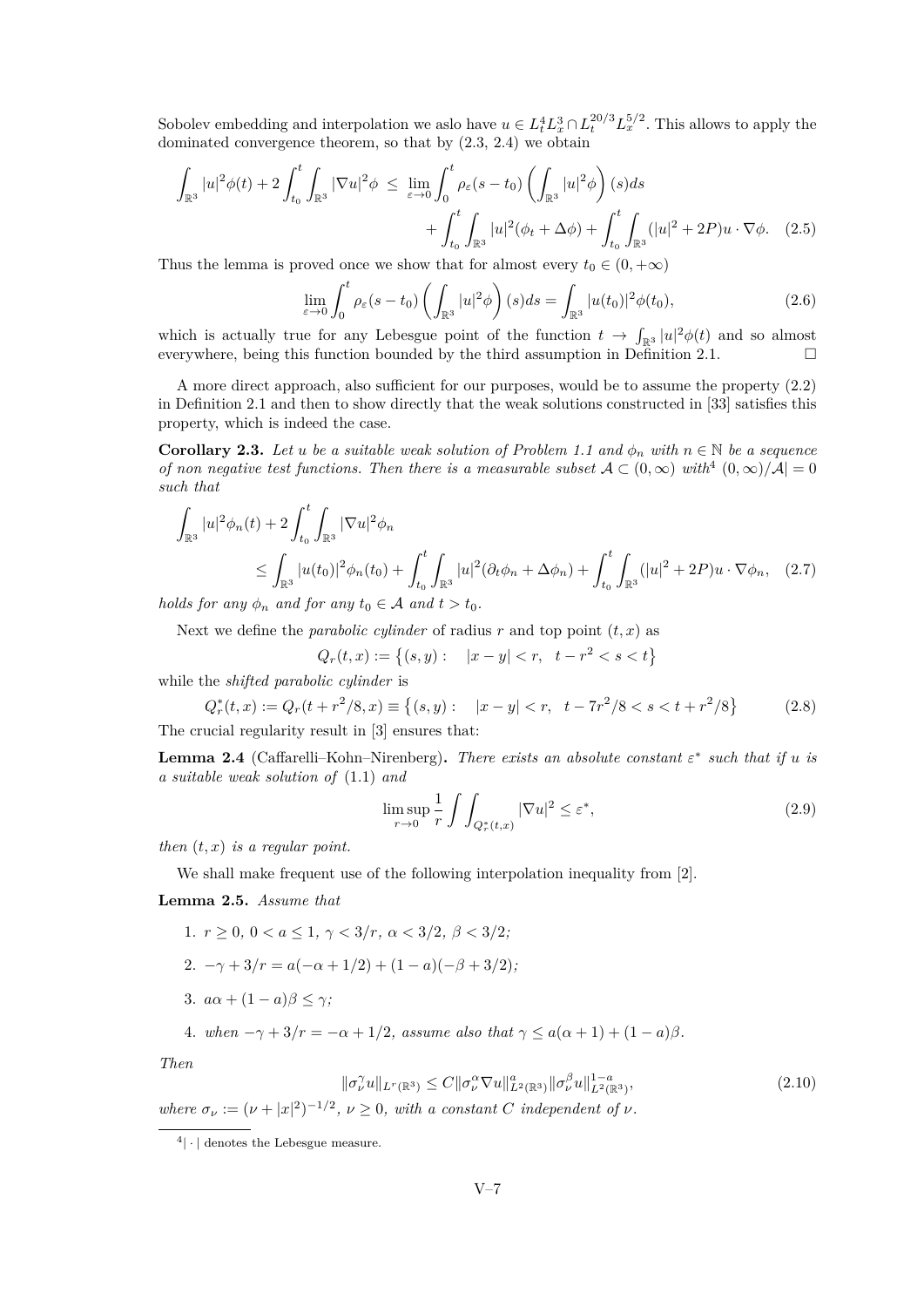#### **3. Proof of Theorem [1.4](#page-3-3)**

Let  $\xi \in \mathbb{R}^3 \setminus \{0\}, T \ge 1$  and consider the segment

$$
L(T,\xi) := \{ (s,\xi s) : s \in (0,T) \}.
$$

We will investigate for which  $(T, \xi)$  the set  $L(T, \xi)$  is a regular. To this purpose we introduce the change of variables

<span id="page-8-3"></span>
$$
(t, y) = (t, x - \xi t), \qquad u_{\xi}(t, y) = u(t, x), \tag{3.1}
$$

which takes [\(1.1\)](#page-1-0) into the system

<span id="page-8-2"></span>
$$
\begin{cases}\n\partial_t u_{\xi} + ((u_{\xi} - \xi) \cdot \nabla) u_{\xi} + \nabla P_{\xi} - \Delta u_{\xi} & = 0 \\
\nabla \cdot v_{\xi} & = 0 \\
u_{\xi}(0) & = u_0 \\
P_{\xi} & = R \otimes R \ (u_{\xi} \otimes u_{\xi})\n\end{cases} (3.2)
$$

and maps the segment  $L(T, \xi)$  in  $(0, T) \times \{0\}$  (a vertical segment above the origin of the space-time). We fix an arbitrary  $M \geq 1$  and define the set

$$
S(M, T, \xi) := \left\{ s \in (0, T] : \int_s^{s + T/M} \int_{\mathbb{R}^3} |y|^{-1} |\nabla u_{\xi}(\tau, y)|^2 \, d\tau dy > M \right\}
$$
(3.3)

and the number  $\bar{s} \geq 0$ 

$$
\bar{s} := \begin{cases} \inf \{ s \in S(M, T, \xi) \} & \text{if } S(M, T, \xi) \neq \emptyset \\ T & \text{otherwise.} \end{cases}
$$
 (3.4)

From the definition of  $\bar{s}$  one has immediately

<span id="page-8-0"></span>
$$
\int_0^{\bar{s}} \int_{\mathbb{R}^3} |y|^{-1} |\nabla u_{\xi}(\tau, y)|^2 \, d\tau dy \le M(M+1) \le 2M^2. \tag{3.5}
$$

We next distinguish two cases.

#### **3.1. First case:**  $\bar{s} = T$

In this case the entire segment  $L(T,\xi)$  is a regular set. To prove this, we first note that by [\(3.5\)](#page-8-0), once we come back to the old variables, we get

<span id="page-8-1"></span>
$$
\int_0^T \int_{\mathbb{R}^3} \frac{|\nabla u(\tau, x)|^2}{|u - \xi \tau|} d\tau dx < +\infty.
$$
 (3.6)

Let  $0 < s < T$  and let  $r > 0$  be so small that  $0 < s - 7r^2/8 < s + r^2/8 < T$  and  $|\xi|r \leq 1$ . For each  $(\tau, x) \in Q_r^*(s, \xi s)$  we have

<span id="page-8-4"></span>
$$
|x - \xi \tau| \le |x - \xi s| + |\xi||s - \tau| \le r + r^2 |\xi| \le 2r
$$

which implies

$$
\frac{1}{r} \int \int_{Q_r^*(s,\xi s)} |\nabla u(\tau,x)|^2 \, d\tau dx \le 2 \int_{s-\frac{7}{8}r^2}^{s+\frac{1}{8}r^2} \int_{\mathbb{R}^3} \frac{|\nabla u(\tau,x)|^2}{|x-\xi\tau|} \, d\tau dx.
$$

Because of this and the [\(3.6\)](#page-8-1) we immediately see that the regularity condition [\(2.9\)](#page-7-0) is satisfied at all  $(s, \xi s) \in L(T, \xi)$ , *i.e.*  $L(T, \xi)$  is a regular set as claimed.

#### **3.2.** Second case:  $0 \leq \bar{s} < T$

Since  $u_{\xi}$  is a suitable weak solution of problem [3.2,](#page-8-2) the following generalized energy inequality is valid: for all  $t \geq 0$  and  $\phi \in C_c^{\infty}(\mathbb{R} \times \mathbb{R}^3)$ :

$$
\int_{\mathbb{R}^3} \phi(t,x) |u_{\xi}|^2 dx + 2 \int_0^t \int_{\mathbb{R}^3} \phi |\nabla u_{\xi}|^2
$$
\n
$$
\leq \int_{\mathbb{R}^3} \phi(0,x) |u_0|^2 dx + \int_0^t \int_{\mathbb{R}^3} |u_{\xi}|^2 (\phi_t - \xi \cdot \nabla \phi + \Delta \phi) + \int_0^t \int_{\mathbb{R}^3} (|u_{\xi}|^2 + 2P_{\xi}) u_{\xi} \cdot \nabla \phi. \quad (3.7)
$$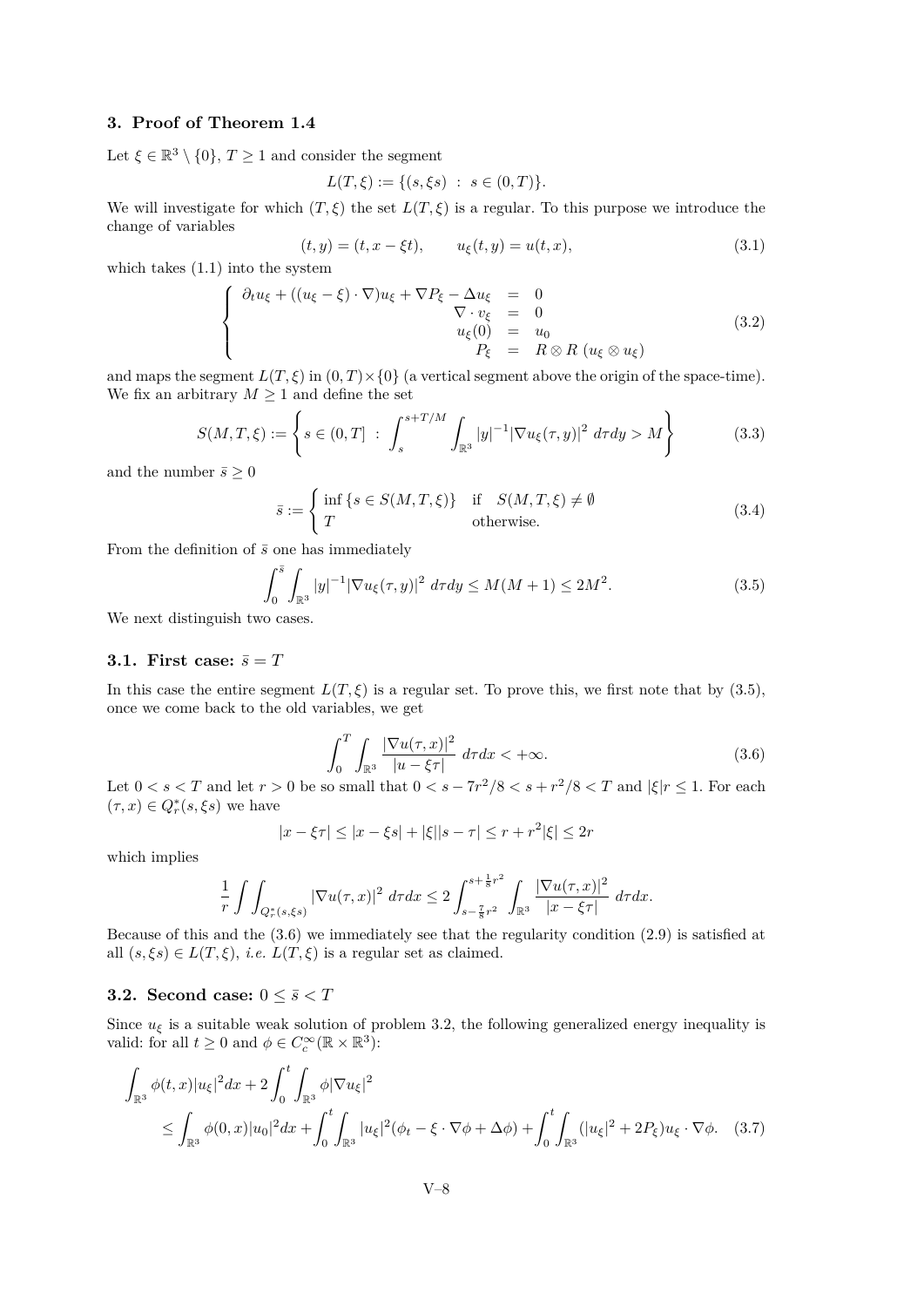This is indeed the inequality [\(2.1\)](#page-6-0) after the change of variables [\(3.1\)](#page-8-3). By a standard approximation procedure (see the proof of Lemma 8.3 in [\[3\]](#page-13-16)) the estimate is valid for any test function of the form

$$
\phi(t, y) := \psi(t)\phi_1(y)
$$

with  $\phi_1 \in C_c^{\infty}(\mathbb{R}^3)$ ,  $\phi_1 \ge 0$ , and

 $\psi : (0, \infty) \to \mathbb{R}$  absolutely continuous with  $\dot{\psi} \in L^1(0, \infty)$ *.* 

We shall choose here

$$
\psi(t) \equiv 1, \qquad \phi_1 = \sigma_\nu(y)\chi(\delta|y|),
$$

where  $\nu, \delta > 0$ ,

$$
\sigma_{\nu}(y) = (\nu + |y|^2)^{-\frac{1}{2}},
$$

and  $\chi : [0, +\infty) \to [0, +\infty)$  is a smooth nonincreasing function such that

$$
\chi = 1
$$
 on [0, 1],  $\chi = 0$  on [2, + $\infty$ ].

Passing to the limit  $\delta \to 0$  we obtain

$$
\left[\int_{\mathbb{R}^3} \sigma_{\nu} |u_{\xi}|^2 \right]_0^t + 2 \int_0^t \int_{\mathbb{R}^3} \sigma_{\nu} |\nabla u_{\xi}|^2
$$
\n
$$
\leq \int_0^t \int_{\mathbb{R}^3} |u_{\xi}|^2 (-\xi \cdot \nabla \sigma_{\nu} + \Delta \sigma_{\nu}) + \int_0^t \int_{\mathbb{R}^3} (|u_{\xi}|^2 + 2P_{\xi}) u_{\xi} \cdot \nabla \sigma_{\nu}. \quad (3.8)
$$

Notice that this is allowed by the integrability properties of the functions involved via dominated convergence; see Section [2.](#page-5-0) Since

<span id="page-9-1"></span>
$$
|\nabla \sigma_{\nu}| \le (\nu + |y|^2)^{-1} = \sigma_{\nu}^2, \qquad \Delta \sigma_{\nu} < 0,\tag{3.9}
$$

we deduce the estimate

<span id="page-9-0"></span>
$$
\left[\int_{\mathbb{R}^3} \sigma_{\nu} |u_{\xi}|^2 \right]_0^t + 2 \int_0^t \int_{\mathbb{R}^3} \sigma_{\nu} |\nabla u_{\xi}|^2 \le |\xi| \int_0^t \int_{\mathbb{R}^3} \sigma_{\nu}^2 |u_{\xi}|^2 + \int_0^t \int_{\mathbb{R}^3} \sigma_{\nu}^2 (|u_{\xi}|^3 + 2|P_{\xi}||u_{\xi}|). \tag{3.10}
$$

We now use the  $(3.10)$  to obtain a Gronwall-type inequality for the quantities

$$
a_{\nu}(t) = \|\sigma_{\nu}^{1/2} u_{\xi}(t,x)\|_{L_x^2}^2, \qquad B_{\nu}(t) = \int_0^t \|\sigma_{\nu}^{1/2} \nabla u_{\xi}(s,x)\|_{L_x^2}^2 ds.
$$

We first estimate the term which contains  $P_{\xi}$ . Let write

$$
I := 2 \int_{\mathbb{R}^3} \sigma_\nu^2 |u_\xi| |P_\xi| = 2 \int_{\mathbb{R}^3} \sigma_\nu^2 |u_\xi| |R \otimes R \ (u_\xi \otimes u_\xi)|. \tag{3.11}
$$

We use the the weighted  $L^p$  inequality for the Riesz transform (see [\[35\]](#page-14-15)), uniform in  $\nu \geq 0$ 

$$
\|\sigma_{\nu}^{m}R\phi\|_{L^{s}} \le Z\|\sigma_{\nu}^{m}\phi\|_{L^{s}}, \qquad 1 < s < \infty, \qquad m \in \left(-\frac{3(s-1)}{s}, \frac{3}{s}\right). \tag{3.12}
$$

Here and in the following, as usual, *Z* denotes several universal constants, possibly different from line to line. We have

$$
I \leq 2 \|\sigma_{\nu} R \otimes R \ (u_{\xi} \otimes u_{\xi})\|_{L^{2}} \|\sigma_{\nu} u_{\xi}\|_{L^{2}} \leq Z \|\sigma_{\nu} |u_{\xi}|^{2} \|_{L^{2}} \|\sigma_{\nu} u_{\xi}\|_{L^{2}} \leq Z \|\sigma_{\nu}^{1/2} u_{\xi}\|_{L^{4}}^{2} \|\sigma_{\nu} u_{\xi}\|_{L^{2}}
$$

and by the Caffarelli–Kohn–Nirenberg inequality [\(2.10\)](#page-7-2) we obtain

$$
I \leq Z \|\sigma_{\nu}^{1/2} \nabla u_{\xi}\|_{L^{2}}^{3/2} \|\sigma_{\nu}^{1/2} u_{\xi}\|_{L^{2}}^{1/2} \cdot \|\sigma_{\nu}^{1/2} \nabla u_{\xi}\|_{L^{2}}^{1/2} \|\sigma_{\nu}^{1/2} u_{\xi}\|_{L^{2}}^{1/2}
$$
  
=  $Z \dot{B}_{\nu} a_{\nu}^{1/2} \leq \frac{\dot{B}_{\nu}}{3} + Z \dot{B}_{\nu} a_{\nu}$ . (3.13)

Consider now the other terms in [\(3.10\)](#page-9-0). Proceeding as above, we have by CKN [\(2.10\)](#page-7-2)

$$
|\xi| \int_{\mathbb{R}^3} \sigma_\nu^2 |u_\xi|^2 \le Z |\xi| \|\sigma_\nu^{1/2} \nabla u_\xi\|_{L^2} \|\sigma_\nu^{1/2} u_\xi\|_{L^2} = Z |\xi| (\dot{B}_\nu a_\nu)^{1/2} \le \frac{\dot{B}_\nu}{3} + Z |\xi|^2 a_\nu; \tag{3.14}
$$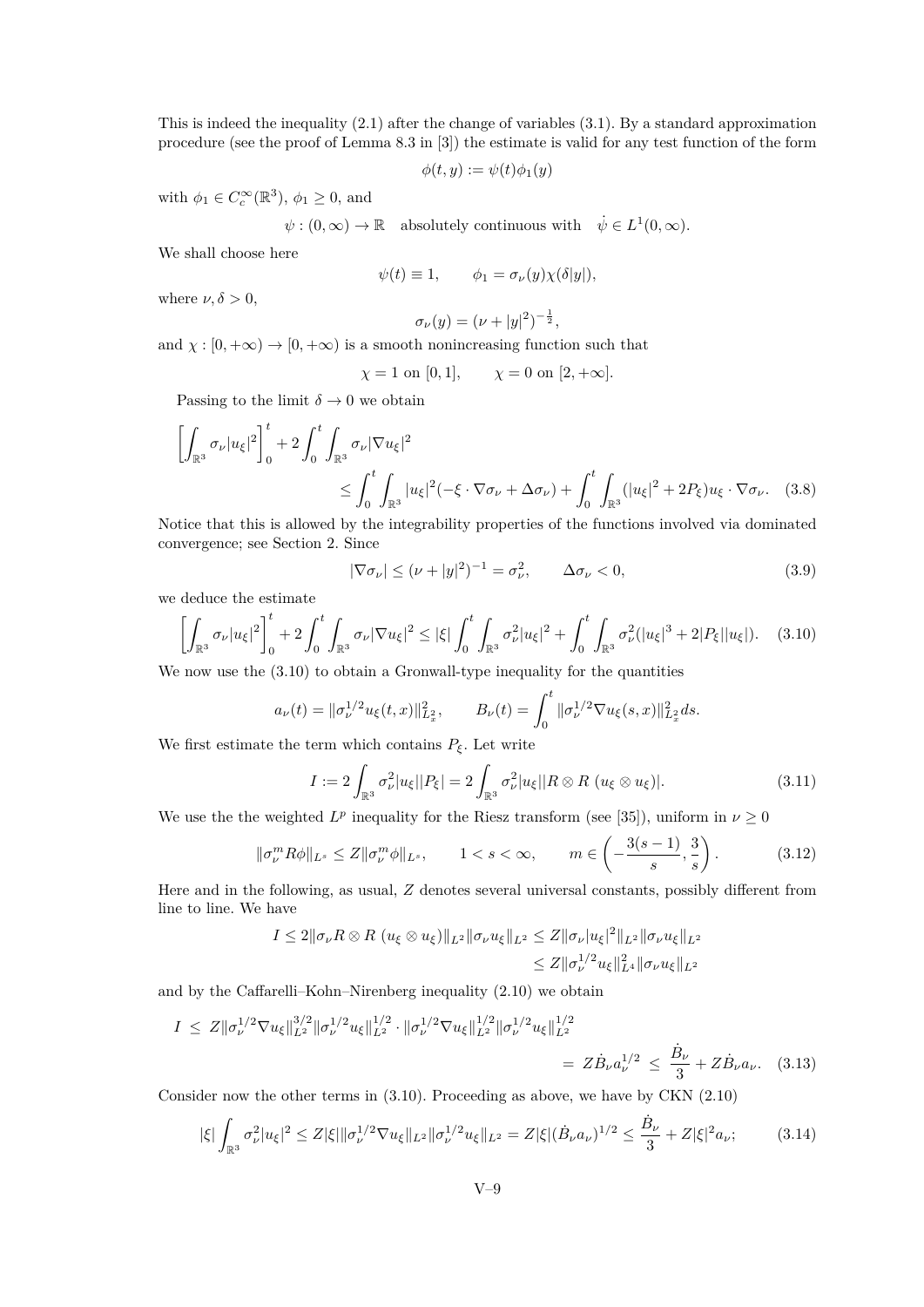and again by CKN [\(2.10\)](#page-7-2)

$$
\int_{\mathbb{R}^3} \sigma_\nu^2 |u_\xi|^3 = \|\sigma_\nu^{2/3} u_\xi\|_{L^3}^3 \le Z \|\sigma_\nu^{1/2} \nabla u_\xi\|_{L^2}^2 \|\sigma_\nu^{1/2} u_\xi\|_{L^2} = Z \dot{B}_\nu a_\nu^{1/2} \le \frac{\dot{B}_\nu}{3} + Z \dot{B}_\nu a_\nu. \tag{3.15}
$$

Now recalling [\(3.10\)](#page-9-0), summing all the inequalities and absorbing a term  $\int_0^t \dot{B}_\nu(s)ds = B_\nu(t)$  from the left hand side, we obtain

$$
a_{\nu}(t) + B_{\nu}(t) \le a_{\nu}(0) + Z \int_0^t (|\xi|^2 + \dot{B}_{\nu}(s)) a(s) ds,
$$

and passing to the limit  $\nu \rightarrow 0$ , we arrive at the estimate

$$
a(t) + B(t) \le a(0) + Z \int_0^t (|\xi|^2 + \dot{B}(s)) a(s) ds,
$$

for some universal constant *Z*, where

$$
a(t) = \int_{\mathbb{R}^3} |y|^{-1} |u_{\xi}(t, y)|^2 dy, \qquad B(t) = \int_0^t \int_{\mathbb{R}^3} |y|^{-1} |\nabla u_{\xi}(s, y)|^2 ds dy.
$$

By a standard application of Gronwall's lemma we get for  $0 \le t \le \bar{s}$ 

$$
a(t) \le e^{ZA}a(0), \qquad A = B(\bar{s}) + \bar{s}|\xi|^2.
$$

By [\(3.5\)](#page-8-0) we have  $A \leq 2M^2 + \bar{s}|\xi|^2$ . Thus once we restrict to the vectors  $\xi$  such that<sup>5</sup>

<span id="page-10-2"></span>
$$
|\xi|^2 \bar{s} \le M^2 \tag{3.16}
$$

the estimate becomes

<span id="page-10-1"></span>
$$
a(t) \le e^{Z M^2} \epsilon^2 \quad \text{for} \quad 0 \le t \le \bar{s}, \tag{3.17}
$$

where we have set  $\epsilon^2 := a(0)$  and Z is a larger constant.

Let  $\bar{s}_n < \bar{s}$  be a sequence converging to  $\bar{s}$  and such that the strong version (in the sense of Lemma [2.2](#page-6-4) with  $t_0 = \bar{s}_n$  of the generalized energy inequality [\(3.7\)](#page-8-4) applies for the sequence of test functions we are going to define. The existence of the sequence  $\bar{s}_n$  is ensured by Corollary [2.3.](#page-7-3) We now repeat the previous argument, starting from the point  $(\bar{s}_n, \bar{s}_n \xi)$ , so we write the energy inequality [\(3.7\)](#page-8-4) on the time interval  $\bar{s}_n \leq s \leq t$  with  $t \leq \bar{s}+T$ , choosing as test function  $\phi(t, y) := \psi_{\nu}(t)\sigma_{\nu}(y)\chi(\delta|y|)$  where  $\chi$  and  $\sigma_{\nu}$  are as before<sup>6</sup>, while

$$
\psi_{\nu}(t):=e^{-kB_{\bar{s}_n,\nu}(t)},\qquad B_{\bar{s}_n,\nu}(t):=\int_{\bar{s}_n}^t\int_{\mathbb{R}^3}\sigma_{\nu}|\nabla u_{\xi}|^2
$$

with *k* a positive constant to be specified. Note that  $B_{\bar{s}_n, \nu}$  is bounded if  $\nu > 0$  by the properties of *v*. In this way we obtain, letting  $\delta \to 0$ ,

$$
\begin{split}\n&\left[\int_{\mathbb{R}^{3}}\psi_{\nu}\sigma_{\nu}|u_{\xi}|^{2}\right]_{\bar{s}_{n}}^{t} + 2\int_{\bar{s}_{n}}^{t}\int_{\mathbb{R}^{3}}\psi_{\nu}\sigma_{\nu}|\nabla u_{\xi}|^{2} \\
&\leq \int_{\bar{s}_{n}}^{t}\int_{\mathbb{R}^{3}}\psi_{\nu}|u_{\xi}|^{2}(-k\dot{B}_{\bar{s}_{n},\nu}\sigma_{\nu} - \xi \cdot \nabla \sigma_{\nu} + \Delta \sigma_{\nu}) + \int_{\bar{s}_{n}}^{t}\int_{\mathbb{R}^{3}}\psi_{\nu}(|u_{\xi}|^{2} + 2P_{\xi}u_{\xi}) \cdot \nabla \sigma_{\nu}\n\end{split}
$$

for  $\bar{s}_n \leq t \leq \bar{s} + T$ , and this implies, recalling [\(3.9\)](#page-9-1),

$$
\begin{split} [\int_{\mathbb{R}^{3}} \psi_{\nu} \sigma_{\nu} |u_{\xi}|^{2}]_{\bar{s}_{n}}^{t} + 2 \int_{\bar{s}_{n}}^{t} \int_{\mathbb{R}^{3}} \psi_{\nu} \sigma_{\nu} |\nabla u_{\xi}|^{2} \\ & \leq \int_{\bar{s}_{n}}^{t} \int_{\mathbb{R}^{3}} \psi_{\nu} |u_{\xi}|^{2} (|\xi| \sigma_{\nu}^{2} - k \dot{B}_{\bar{s}_{n}, \nu} \sigma_{\nu}) + \int_{\bar{s}_{n}}^{t} \psi_{\nu} \int_{\mathbb{R}^{3}} \sigma_{\nu}^{2} (|u_{\xi}|^{3} + 2|P_{\xi}| |u_{\xi}|). \end{split} \tag{3.18}
$$

Now the goal is to prove an integral inequality involving the quantities

<span id="page-10-0"></span>
$$
a_{\nu}(t) = \int_{\mathbb{R}^3} \sigma_{\nu} |v_{\xi}(t)|^2, \qquad B_{\bar{s}_n,\nu}(t) = \int_{\bar{s}_n}^t \int_{\mathbb{R}^3} \sigma_{\nu} |\nabla v_{\xi}|^2.
$$

<sup>&</sup>lt;sup>5</sup>Remember that  $\bar{s}$  is a function of  $\xi$ .

<sup>&</sup>lt;sup>6</sup>To be precise we should consider vanishing sequences  $\nu_l, \delta_m$  instead of  $\nu, \delta$  in order to use Corollary [2.3.](#page-7-3) For simplicity we omit this detail and we continue to write simply  $\nu, \delta$ .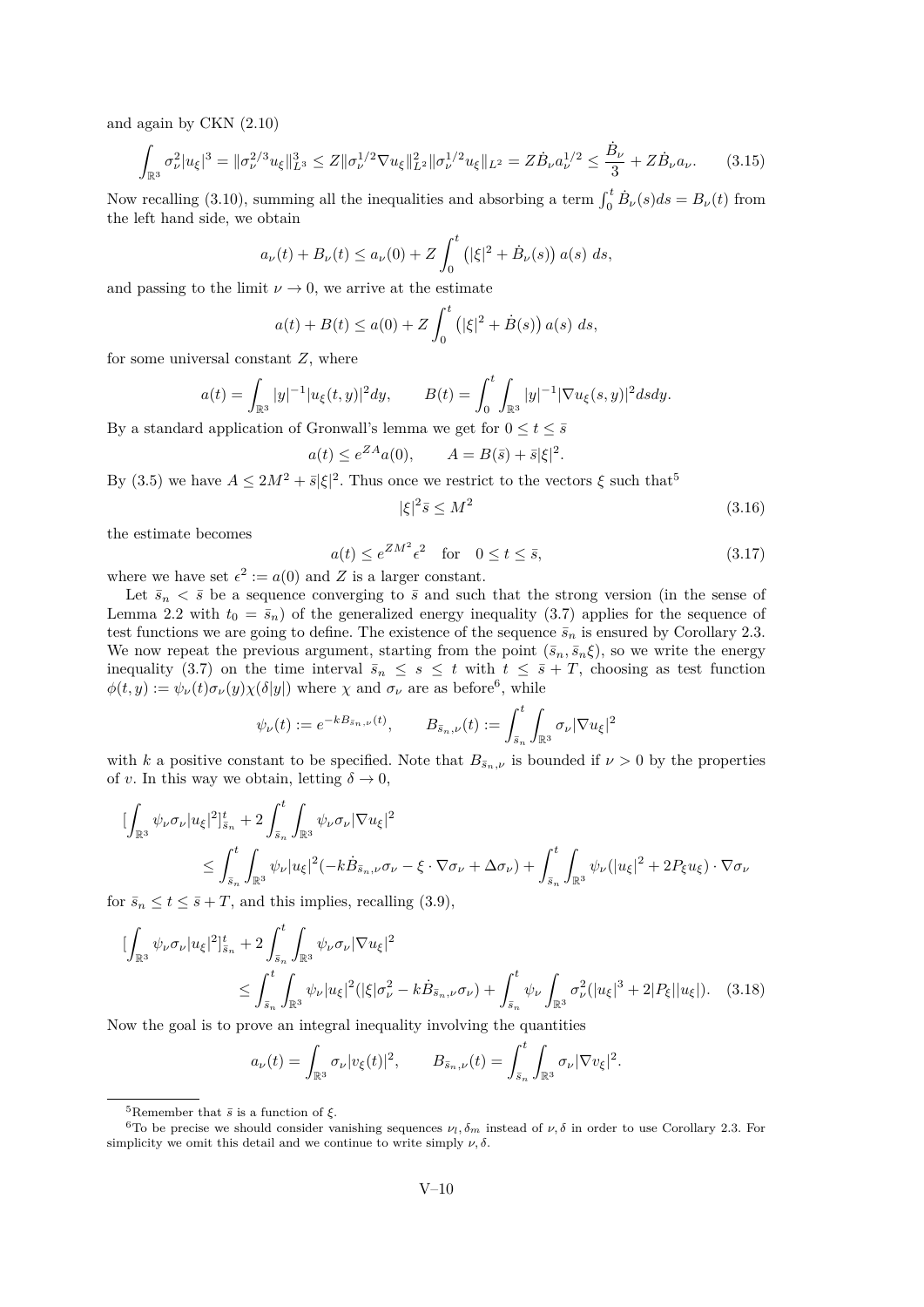We estimate the terms at the right hand side of [\(3.18\)](#page-10-0). We write again

$$
I := 2 \int_{\mathbb{R}^3} \sigma_\nu^2 |P_\xi| |u_\xi| = 2 \int_{\mathbb{R}^3} \sigma_\nu^2 |v_\xi| |R \otimes R \ (v_\xi \otimes v_\xi)|.
$$

With computations similar to those of the first step, using the (weighted) boundedness of the Riesz transform and the CKN inequality, we obtain

$$
I \le \frac{\dot{B}_{\bar{s}_n,\nu}}{2} + Z \dot{B}_{\bar{s}_n,\nu} a_\nu.
$$
\n(3.19)

Next we have

$$
|\xi| \int_{\mathbb{R}^3} \sigma_\nu^2 |u_\xi|^2 = |\xi| \|\sigma_\nu u_\xi\|_{L^2}^2 \le Z |\xi| \|\sigma_\nu^{1/2} \nabla u_\xi\|_{L^2}
$$
  
=  $Z |\xi| (\dot{B}_{\bar{s}_n,\nu} a_\nu)^{1/2} \le |\xi|^2 + Z \dot{B}_{\bar{s}_n,\nu} a_\nu;$  (3.20)

and

$$
\int_{\mathbb{R}^3} \sigma_\nu^2 |u_{\xi}|^3 = \|\sigma_\nu^{2/3} u_{\xi}\|_{L^3}^3 \le Z \|\sigma_\nu^{1/2} \nabla u_{\xi}\|_{L^2}^2 \|\sigma_\nu^{1/2} u_{\xi}\|_{L^2}
$$
\n
$$
= Z \dot{B}_{\bar{s}_n, \nu} a_\nu^{1/2} \le \frac{\dot{B}_{\bar{s}_n, \nu}}{2} + Z \dot{B}_{\bar{s}_n, \nu} a_\nu. \tag{3.21}
$$

We now plug the previous inequalities in  $(3.18)$  and we obtain

$$
a_{\nu}(t)\psi_{\nu}(t) - a_{\nu}(\bar{s}_{n}) + 2\int_{\bar{s}_{n}}^{t} \dot{B}_{\bar{s}_{n},\nu}(s)\psi_{\nu}(s)ds
$$
  

$$
\leq \int_{\bar{s}_{n}}^{t} \psi_{\nu}(s)[\dot{B}_{\bar{s}_{n},\nu} + 3Z\dot{B}_{\bar{s}_{n},\nu}a_{\nu} + |\xi|^{2} - k\dot{B}_{\bar{s}_{n},\nu}a_{\nu}](s)ds.
$$

We subtract the first term at the right hand side from the left hand side; then we choose  $k = 3Z$ and note that

$$
\int_{\bar{s}_n}^t \dot{B}_{\bar{s}_n,\nu} \psi_{\nu} \equiv -\frac{1}{3Z} \int_{\bar{s}_n}^t \dot{\psi}_{\nu} = \frac{\psi_{\nu}(\bar{s}_n) - \psi_{\nu}(t)}{3Z} = \frac{1 - \psi_{\nu}(t)}{3Z}
$$

so that, for  $\bar{s}_n \leq t \leq \bar{s} + T$ , we obtain

<span id="page-11-1"></span>
$$
a_{\nu}(t)\psi_{\nu}(t) - a_{\nu}(\bar{s}_{n}) + \frac{1 - \psi_{\nu}(t)}{3Z} \le |\xi|^{2} \int_{\bar{s}_{n}}^{t} \psi_{\nu}(s)ds.
$$
 (3.22)

Consider now the increasing functions, for  $t \geq \bar{s}$ ,

$$
B_{\bar{s}}(t) := \int_{\bar{s}}^{t} \int_{\mathbb{R}^3} |y|^{-1} |\nabla v_{\xi}(s, y)|^2 dy ds, \quad B_{\bar{s}, \nu}(t) := \int_{\bar{s}}^{t} \int_{\mathbb{R}^3} \sigma_{\nu} |\nabla v_{\xi}(s, y)|^2 dy ds, \tag{3.23}
$$

the first one may become infinite at some point  $t > \bar{s}_n$ . By the definition of  $\bar{s}$ , we know that  $B_{\bar{s}}(t) \geq M$  for  $t \geq \bar{s} + T/M$ ; since  $B_{\bar{s},\nu} \to B_{\bar{s}}$  pointwise as  $\nu \to 0$ , we have also

$$
B_{\bar{s},\nu}(s) \ge \frac{M}{2}
$$
 for  $s \ge \bar{s} + \frac{T}{M}$  and  $\nu$  small enough.

Using this estimate for  $s \geq \bar{s} + T/M$  and the obvious one  $B_{\bar{s},\nu} \geq 0$  for  $s \leq \bar{s} + T/M$ , we have easily

$$
\int_{\bar{s}_n}^{\bar{s}+T} \psi_{\nu}(s) \, ds = \int_{\bar{s}_n}^{\bar{s}+T} e^{-3Z B_{\bar{s}_n,\nu}(s)} \, ds \le \int_{\bar{s}_n}^{\bar{s}+T} e^{-3Z B_{\bar{s},\nu}(s)} \, ds
$$
\n
$$
\le \bar{s} - \bar{s}_n + \frac{T}{M} + e^{-\frac{3}{2}ZM} \left( T - \frac{T}{M} \right) \le \bar{s} - \bar{s}_n + \frac{3T}{2M} \quad (3.24)
$$

(here we use  $Z \ge 1$ ). Since  $T \ge 1$  and  $\bar{s}_n \to \bar{s}$  as  $n \to +\infty$ , we can choose  $n = n(M)$  large enough in such a way that  $\bar{s} - \bar{s}_n \leq \frac{T}{2M}$ , so that [\(3.24\)](#page-11-0) gives

<span id="page-11-0"></span>
$$
\int_{\bar{s}_n}^{\bar{s}+T} \psi_{\nu}(s) \, ds \le \frac{2T}{M}.\tag{3.25}
$$

We now use the estimate  $a_{\nu}(\bar{s}_n) \le a(\bar{s}_n) \le e^{ZM^2} \epsilon^2$ , proved in [\(3.17\)](#page-10-1), and note that we can assume *ZM*<sup>2</sup>

<span id="page-11-2"></span>
$$
\epsilon \le 1 \quad \Rightarrow \quad a(\bar{s}_n) \le e^{Z M^2} \epsilon. \tag{3.26}
$$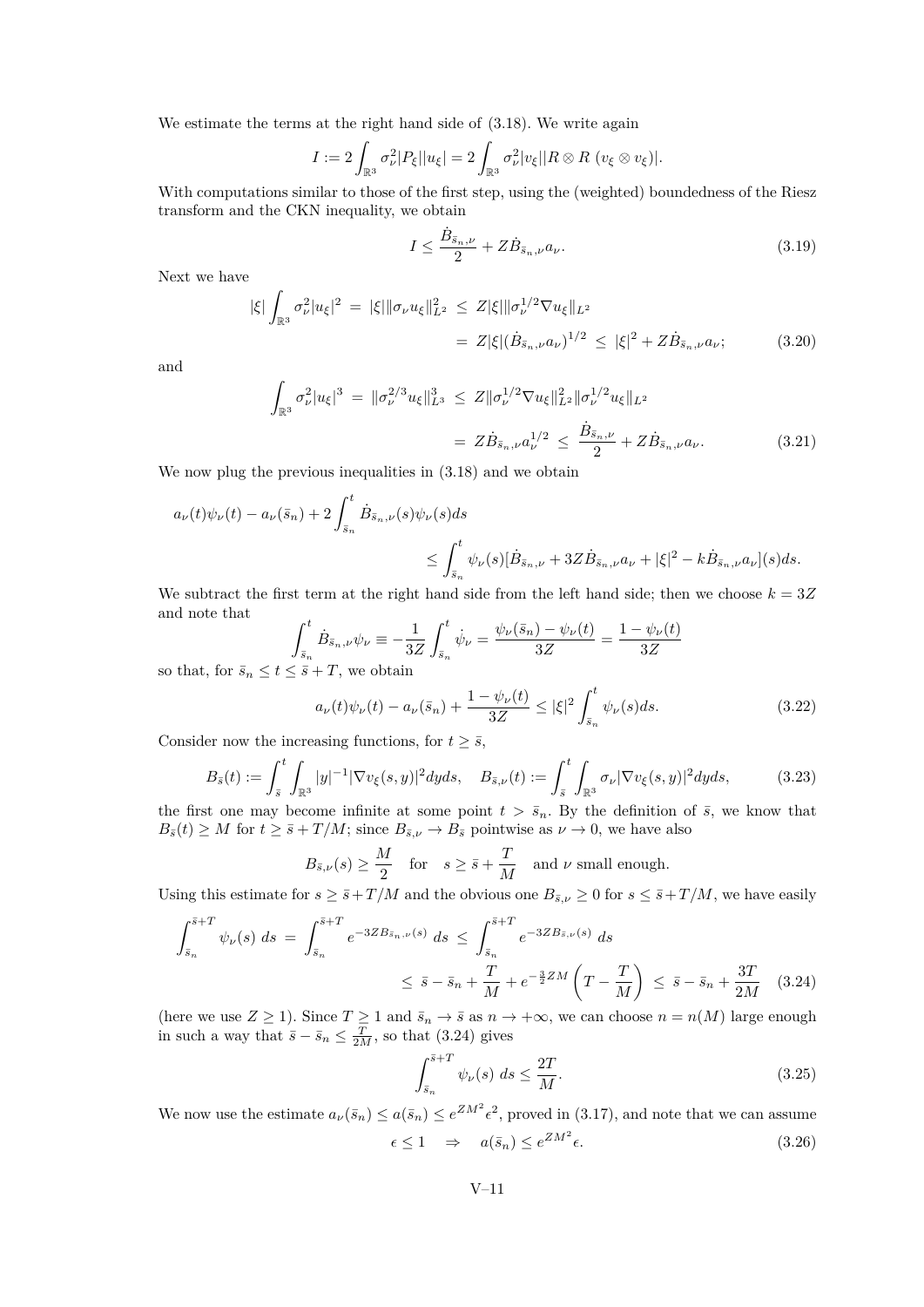Thus inequality [\(3.22\)](#page-11-1) implies

$$
(a_{\nu}(t) - \frac{1}{3Z})\psi_{\nu}(t) + \frac{1}{3Z} - e^{ZM^2}\epsilon - 2|\xi|^2 \frac{T}{M} \le 0
$$

or equivalently

<span id="page-12-0"></span>
$$
a_{\nu}(t) + \left(\frac{1}{3Z} - e^{ZM^2}\epsilon - 2|\xi|^2 \frac{T}{M}\right) e^{3ZB_{\bar{s}_n,\nu}(t)} \le \frac{1}{3Z}.
$$
 (3.27)

We now assume  $\epsilon$  is so small that

<span id="page-12-2"></span>
$$
e^{ZM^2}\epsilon \le \frac{1}{9Z},\tag{3.28}
$$

(this also ensures  $(3.26)$ ), so that  $(3.27)$  implies

<span id="page-12-1"></span>
$$
a_{\nu}(t) + \left(\frac{2}{9Z} - 2|\xi|^2 \frac{T}{M}\right) e^{3Z B_{\bar{s}_n,\nu}(t)} \le \frac{1}{3Z}.\tag{3.29}
$$

Assume in addition that *ξ* satisfies

<span id="page-12-3"></span>
$$
(\frac{2}{9Z} - 2|\xi|^2 \frac{T}{M}) > 0 \quad i.e. \quad |\xi|^2 T < \frac{M}{9Z}.
$$
 (3.30)

Note that this condition is stronger than the first condition [\(3.16\)](#page-10-2) on  $\xi$ , *i.e.*  $|\xi|^2 \bar{s} \leq M^2$ , since  $M, Z \geq 1$  and  $\bar{s} \leq T$ . Then, if we let  $\nu \to 0$ , we have<sup>7</sup>

$$
a_{\nu}(t) \to a(t) := \int_{\mathbb{R}^3} |y|^{-1} |v_{\xi}(t, y)|^2 dy,
$$
  

$$
B_{\bar{s}_n, \nu}(t) \to B_{\bar{s}_n}(t) := \int_{\bar{s}_n}^t \int_{\mathbb{R}^3} |y|^{-1} |\nabla v_{\xi}(s, y)|^2 dy ds
$$

and [\(3.29\)](#page-12-1) implies, for all  $\bar{s}_n \leq t \leq \bar{s} + T$ 

<span id="page-12-4"></span>
$$
a(t) + \left(\frac{2}{9Z} - 2|\xi|^2 \frac{T}{M}\right) e^{3Z B_{\bar{s}_n}(t)} \le \frac{1}{3Z}.\tag{3.31}
$$

In particular we see that  $a(t)$  and  $B_{\bar{s}_n}(t)$  (and so  $B_{\bar{s}}(t)$ ) are finite for  $\bar{s}_n \le t \le \bar{s} + T$ . Since by the definition of  $\bar{s}$  we already know that  $B(\bar{s}) \leq 2M^2 < +\infty$ , we conclude that

$$
B(s) < +\infty \quad \text{for all} \quad 0 \le s \le \bar{s} + T.
$$

In particular we have

$$
B(T) = \int_0^T \int |y|^{-1} |\nabla v_{\xi}(s, y)|^2 dy ds = \int_0^T \int |x - s\xi|^{-1} |\nabla v(s, x)|^2 dy ds < +\infty
$$
 (3.32)

and then the same argument used to conclude the proof in the first case  $(\bar{s} = T)$  gives, also in the second case  $(\bar{s} < T)$ , that  $L(T, \xi)$  is a regular set, provided [\(3.28,](#page-12-2) [3.30\)](#page-12-3) are satisfied.

#### **3.3. Conclusion of the proof**

Summing up, we have proved that there exists a universal constant *Z* such that for any  $M \geq 1$ ,  $T \geq 1$  and  $\xi \in \mathbb{R}^3 \setminus \{0\}$  the following holds: if  $\epsilon = |||x|^{-1/2}u_0||_{L^2(\mathbb{R}^3)}$  is small enough to satisfy  $(3.28)$ , and *T*,  $\xi$  are such that [\(3.30\)](#page-12-3) holds, then the segment  $L(T, \xi)$  is a regular set for the weak solution *u*.

Now define

$$
\delta_0 = \frac{1}{9Z}.
$$

The [\(3.28\)](#page-12-2) is implied by

$$
\leq \delta_0 e^{-ZM^2/\delta_0} \tag{3.33}
$$

while [\(3.30\)](#page-12-3) is implied by

$$
\xi|^2 T < M \delta_0 \quad \iff \quad T > \frac{|T\xi|^2}{M \delta_0}
$$

<span id="page-12-5"></span> $\theta_2 \epsilon$ 

|*ξ*|

or equivalently

$$
(T, T\xi) \in \Pi_{M\delta_0}, \qquad \Pi_{M\delta_0} := \{(t, x) \in (0, \infty) \times \mathbb{R}^3 : t > \frac{|x|^2}{M\delta_0} \}.
$$
 (3.34)

<sup>7</sup>Notice that it may be  $a(t) = \infty$ ,  $B_{\bar{s}_n}(t) = \infty$ . Our aim is to use the estimate [\(3.31\)](#page-12-4) to prevent this.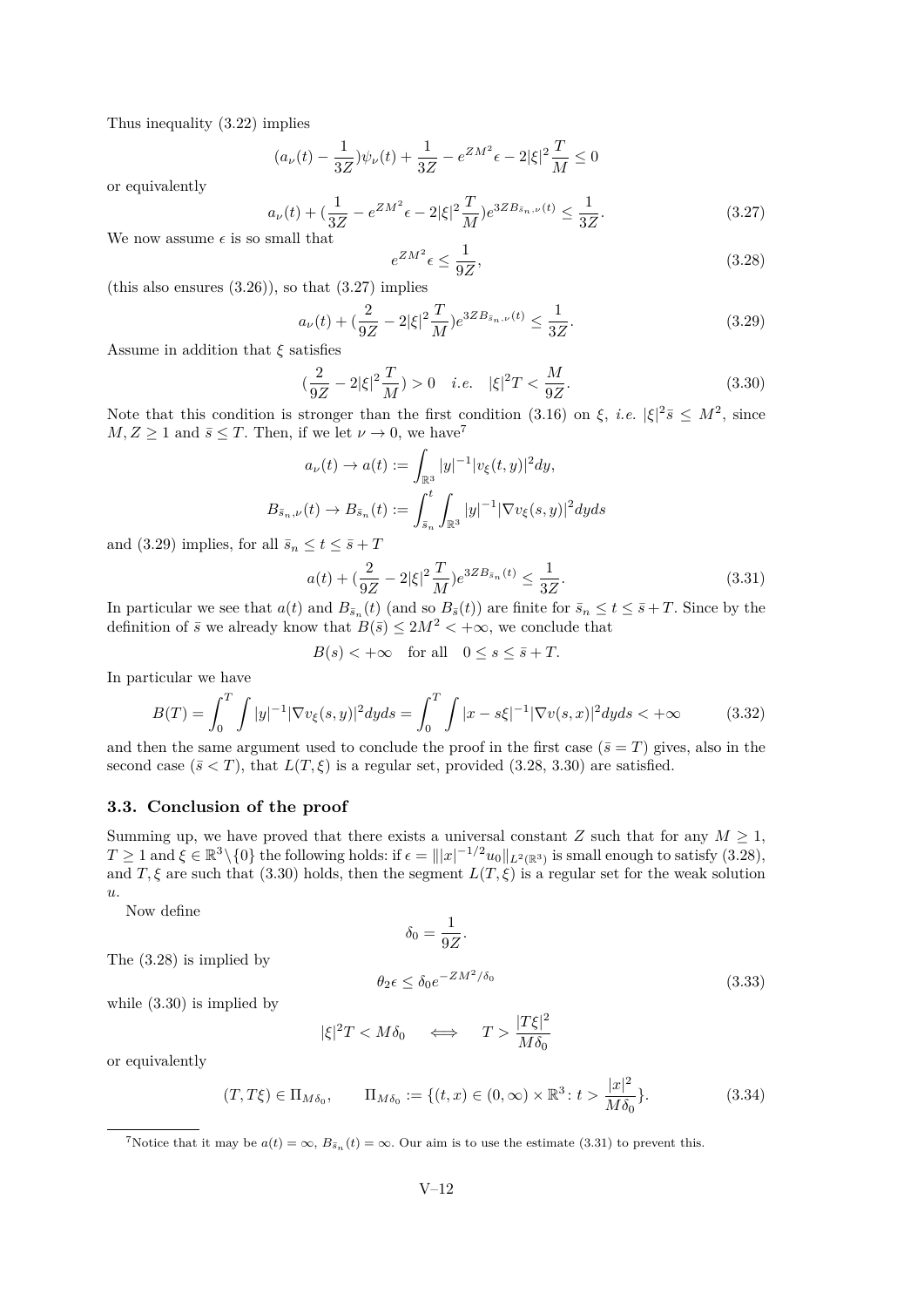In other words, if  $\epsilon$  satisfies [\(3.33\)](#page-12-5) and  $(T, T\xi)$  belongs to the paraboloid  $\Pi_{M\delta_0}$ , then  $L(T, \xi)$  is a regular set. Since  $\Pi_{M\delta_0}$  is the union of such segments for arbitrary  $T \geq 1$  and  $\xi \in \mathbb{R}^3 \setminus \{0\}$ , we conclude that  $\Pi_{M \delta_0}$  is a regular set for the solution *u*, provided [\(3.33\)](#page-12-5) holds.

#### **References**

- <span id="page-13-15"></span>[1] P. Auscher, S. Dubois, P. Tchamitchian. On the stability of global solutions to Navier–Stokes equations in the space. *J. Math. Pures Appl.*, (9) 83 (2004), no. 6, 673–697.
- <span id="page-13-19"></span>[2] L. Caffarelli, R. Kohn and L. Nirenberg. First order interpolation inequalities with weights. *Compositio Math.*, 53 (1984), no. 3, 259–275.
- <span id="page-13-16"></span>[3] L. A. Caffarelli, R. Kohn and L. Nirenberg. Partial regularity of suitable weak solutions of the Navier–Stokes equations. *Comm. Pure Appl. Math.*, 35 (1982), no. 6, 771–831.
- <span id="page-13-5"></span>[4] M. Cannone. A generalization of a theorem by Kato on Navier–Stokes equations. *Rev. Mat. Iberoamericana*, 13 (1997), no. 3, 515–541.
- <span id="page-13-6"></span>[5] D. Chae, J. Lee. On the regularity of the axisymmetric solutions of the Navier–Stokes equations. *Math. Z.*, 239 (2002), no. 4, 645–671.
- <span id="page-13-13"></span>[6] J.-Y. Chemin, I. Gallagher. Wellposedness and stability results for the Navier-Stokes equations in R 3 . *Ann. Inst. H. Poincaré Anal. Non Linéaire*, 26 (2009), no. 2, 599–624.
- <span id="page-13-12"></span>[7] J.-Y. Chemin, I. Gallagher. On the global wellposedness of the 3-D Navier-Stokes equations with large initial data. *Ann. Sci. École Norm. Sup.*, (4) 39 (2006), no. 4, 679–698.
- <span id="page-13-17"></span>[8] P. D'Ancona and R. Lucà. On the regularity set and angular integrability for the Navier– Stokes equation. ArXiv:1501.07780.
- <span id="page-13-18"></span>[9] P. D'Ancona and R. Lucà. On some stability and regularity properties of the Navier–Stokes equation. *Preprint*.
- <span id="page-13-4"></span>[10] P. Federbush. Navier and Stokes meet the wavelet. *Comm. Math. Phys.*, 155 (1993), no. 2, 219–248.
- <span id="page-13-9"></span>[11] C. Foias, J.-C. Saut. Asymptotic behavior, as *t* → +∞, of solutions of Navier-Stokes equations and nonlinear spectral manifolds. *Indiana Univ. Math. J.*, 33 (1984), no. 3, 459–477.
- <span id="page-13-0"></span>[12] H. Fujita and T. Kato. On the Navier–Stokes initial value problem I. *Arch. Rational Mech. Anal.* 16 (1964) 269–315.
- <span id="page-13-10"></span>[13] I. Gallagher. The tridimensional Navier–Stokes equations with almost bidimensional data: stability, uniqueness and life span. *Internat. Math. Res. Notices*, (1997), no. 18, 919–935.
- <span id="page-13-8"></span>[14] I. Gallagher. Stability and weak-strong uniqueness for axisymmetric solutions of the Navier– Stokes equations *Differential Integral Equations*, 16 (2003), no. 5, 557–572.
- <span id="page-13-7"></span>[15] I. Gallagher, S. Ibrahim and M. Majdoub. Existence et unicité de solutions pour le système de Navier-Stokes axisymètrique. (French) [Existence and uniqueness of solutions for an axisymmetric Navier-Stokes system]. *Comm. Partial Differential Equations*, 26 (2001), no. 5-6, 883–907.
- <span id="page-13-14"></span>[16] I. Gallagher, D. Iftimie and F. Planchon. Asymptotics and stability for global solutions to the Navier–Stokes equations. *Ann. Inst. Fourier*, 53 (2003), no. 5, 1387–1424.
- <span id="page-13-2"></span>[17] Y. Giga and T. Miyakawa. Navier–Stokes flow in  $\mathbb{R}^3$  with measures as initial vorticity and Morrey Spaces. *Comm. Partial Differential Equations*, 14 (1989), no. 5, 577–618.
- <span id="page-13-11"></span>[18] D. Iftimie. The 3D Navier–Stokes equations seen as a perturbation of the 2D Navier–Stokes equations. *Bull. Soc. Math. France*, 127 (1999), no. 4, 473–517.
- <span id="page-13-1"></span>[19] T. Kato. Strong  $L^p$ -solutions of the Navier–Stokes equation in  $\mathbb{R}^m$ , with applications to weak solutions. *Math. Z.*, 187 (1984), no. 4, 471–480.
- <span id="page-13-3"></span>[20] T. Kato. Strong solutions of the Navier-Stokes equation in Morrey spaces. *Bol. Soc. Brasil. Mat. (N.S.)*, 22 (1992), no. 2, 127–155.